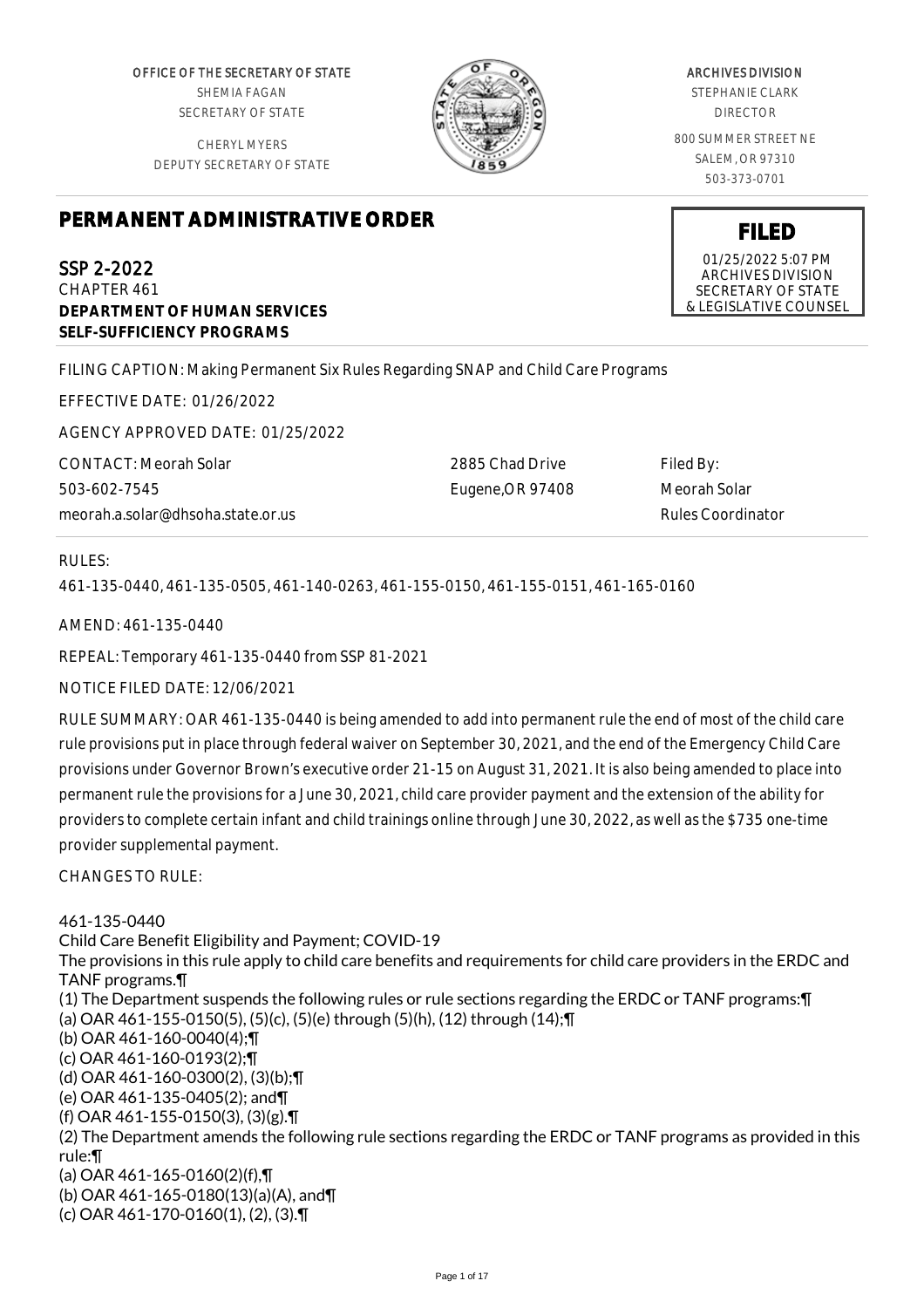(3) The ERDC monthly countable income (see OAR 461-001-0000) standard is the 250 percent FPL or 85 percent state median income (SMI), whichever is higher, described under OAR 461-155-0180. To be eligible, the countable income of the need group (see OAR 461-110-0630) must be less than:¶

(a) The standard listed for the number of individuals in the need group for groups of eight or fewer.¶

(b) The standard listed for eight individuals in the need group for groups of more than eight individuals.¶

(4) Beginning the month of March 2020, the monthly copay is \$0 for the entirety of the certification period (see OAR 461-001-0000). ¶

(5) The Department shall pay for:¶

(a) Absent days each month the child is absent. For the purposes of this rule, absent days will be paid for up to 31 days each month if:¶

(A) The child was scheduled to be in care,¶

(B) The provider bills for the time the child was scheduled to be in care, and¶

(C) It is the provider's policy to bill all families for absent days.¶

(b) Days a child is unable to attend care due to a temporary shutdown related to COVID-19 during the COVID-19 state of emergency period initiated by Executive Order 20-03 of the Governor of Oregon.¶

(c) Days a school-age child is attending child care and participating in distance learning due to concerns, school closures, or medical reasons related to COVID-19.¶

(d) For the months of September, October, and November of 2020; days a child is unable to attend care due to a temporary shutdown related to Oregon wildfires during the COVID-19 state of emergency period initiated by Executive Order 20-03 of the Governor of Oregon; if the location at which care is provided was in an:¶

(A) Evacuation Level 1, 2, or 3 area; or¶

(B) Area with an Air Quality Index of 101 or higher.¶

(e) A one-time supplemental payment of one of the following:¶

(A) In the amount of \$2,312.00 to child care providers who, at the time the Department completed the data pull on November 13, 2020, met the following criteria:¶

(i) Eligible for payment under OAR 461-165-0180,¶

(ii) Designation of a license-exempt standard family or enhanced family provider as identified by a Standard Family Rate provider type (see OAR 461-155-0150) or an Enhanced Family Rate provider type (see OAR 461-155-0150), and¶

(iii) Received a payment from the Department for child care provided during April, May, June, July, August, September, October, or November 2020.¶

(B) In the amount of \$2,842.00 to child care providers who, at the time the Department completed the data pull on November 13, 2020, met the following criteria:¶

(i) Met all criteria in subparagraph  $(5)(e)(A)(i)$  through (iii) of this rule, and  $\P$ 

(ii) Have not received an Emergency Child Care grant from the Oregon Department of Education, Early Learning Division for either phase one or phase two.¶

(C) In the amount of \$735.00 to child care providers who, at the time the Department completed the data pull on June 30, 2021, met the following criteria:¶

(i) Eligible for payment under OAR 461-165-0180,¶

(ii) Designation of a license-exempt standard family or enhanced family provider as identified by a Standard Family Rate provider type (see OAR 461-155-0150) or an Enhanced Family Rate provider type (see OAR 461-155-0150), and¶

(iii) Received a payment from the Department on or after November 13th, 2020, for child care provided during any month from April 2020 through June 2021.¶

(6) In addition to provisions in OAR 461-170-0160, an individual may apply for ERDC benefits using the Department approved "telephonic application" (see section (7) of this rule) and "narrated telephonic signature" (see section (8) of this rule) processes. An individual submitting a telephonic application must submit the application with a narrated telephonic signature.¶

(7) A telephonic application is accepted when the following requirements are met: ¶

(a) All ERDC program related questions on the application are answered.¶

(b) All information necessary to determine eligibility (see OAR 461-001-0000) and benefit amount is provided for each individual in the filing group (see OAR 461-110-0310). ¶

(c) The applicant or their authorized representative (see OAR 461-115-0090) provides a narrated telephonic signature as defined in this rule. ¶

(8) A narrated telephonic signature is accepted for an application for ERDC benefits when the Department makes record that the following requirements are met:¶

(a) The "Your Rights and Responsibilities" form is reviewed and sent to the mailing address of the applicant.¶ (b) The following sections at the end of the application form are reviewed and sent to the mailing address of the applicant:¶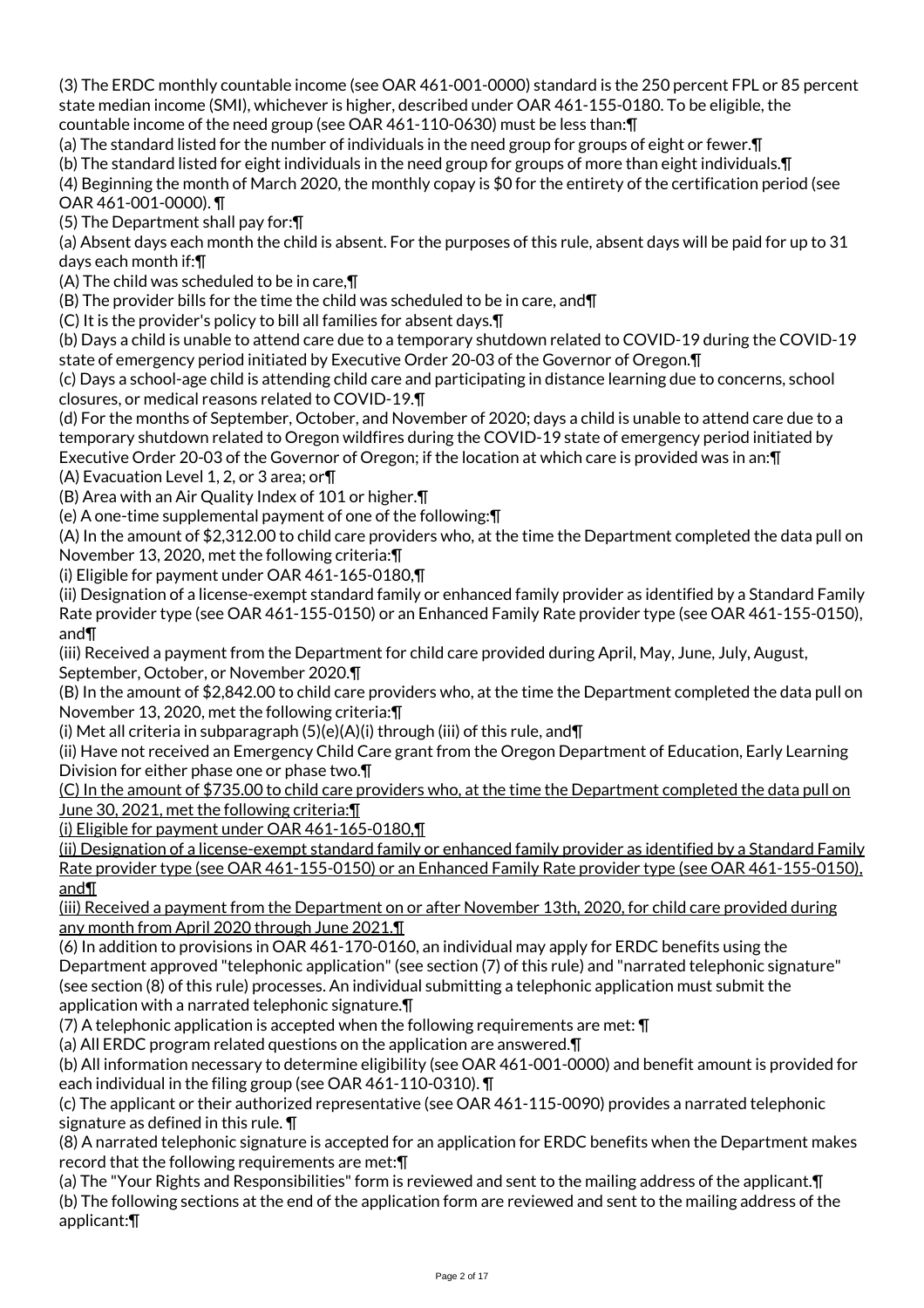(A) "Information about all programs," and¶

(B) "Information about your rights and responsibilities." ¶

(c) The applicant or their authorized representative affirms that they:¶

(A) Have heard and understand their rights and responsibilities; ¶

(B) Agree to their rights and responsibilities;¶

(C) Have given true, correct, and complete information to the Department; and¶

(D) State their full name as their signature.¶

(d) The Department makes record of the narrated telephonic signature.¶

(9) Notwithstanding OAR 461-165-0180(13)(a)(A), legally exempt (see OAR 461-165-0180) providers that are not a legally exempt relative (see OAR 461-165-0180) to all children in care must have an up-to-date infant and child CPR and first aid certification, within 90 days of approval by the Department. Online infant and child CPR trainings approved through the Oregon Registry will be accepted by the Department until Jul<del>y</del>ne 340, 20242. The (a) Providers and their staff are not subject to the infant and child CPR and first aid certification renewal provisions if the training is not available in their preferred language.¶

(b) Individuals to whom subsection (9)(a) applies must complete the infant and child CPR and first aid certification within 60 days of the day the Governor of Oregon ends the COVID-19 state of emergency period initiated by Executive Order 20-03.¶

(10) Providers who are approved by the Department on or before August 31, 2021, may receive retroactive payment prior to the Department approval date and beginning the date the following were met:¶

(a) The provider was approved through the Office of Child Care (OCC) as an Emergency Child Care provider due to the COVID-19 state of emergency, and¶

(b) The provider met all other Department provider requirements.¶

(11) Providers who are not legally exempt are not eligible to receive payment from the Department if:¶

(a) Their application or approval to operate Emergency Child Care was denied, suspended, or revoked by OCC; or¶

(b) They voluntarily surrendered their Emergency Child Care approval while under investigation by the OCC or at any time after OCC gave them notice of any administrative proceeding.¶

(12) Unless indicated otherwise in this rule, the provisions in this rule end on the last day of the month in which the Governor of Oregon ends the COVID-19 state of emergency period initiated by Executive Order 20- 03September 30, 2021.

Statutory/Other Authority: ORS 131.715, 329a.500, ORS 84.001, ORS 411.060, 411.070, 412.006, 412.049, 409.050, 84.061, 84.004, 84.007, 84.010, 84.013, 84.014, 84.016, 84.019, 84.022, 84.025, 84.028, 84.031, 84.034, 84.037, 84.040, 84.043, 84.046, 84.049, 84.052, 84.055, 84.058

Statutes/Other Implemented: ORS 411.122, 411.141, 418.485, ORS 131.715, 329a.500, ORS 84.001, ORS 411.060, 411.070, 412.006, 412.049, 409.610, 84.061, 84.004, 84.007, 84.010, 84.013, 84.014, 84.016, 84.019, 84.022, 84.025, 84.028, 84.031, 84.034, 84.037, 84.040, 84.043, 84.046, 84.049, 84.052, 84.055, 84.058, 329a.260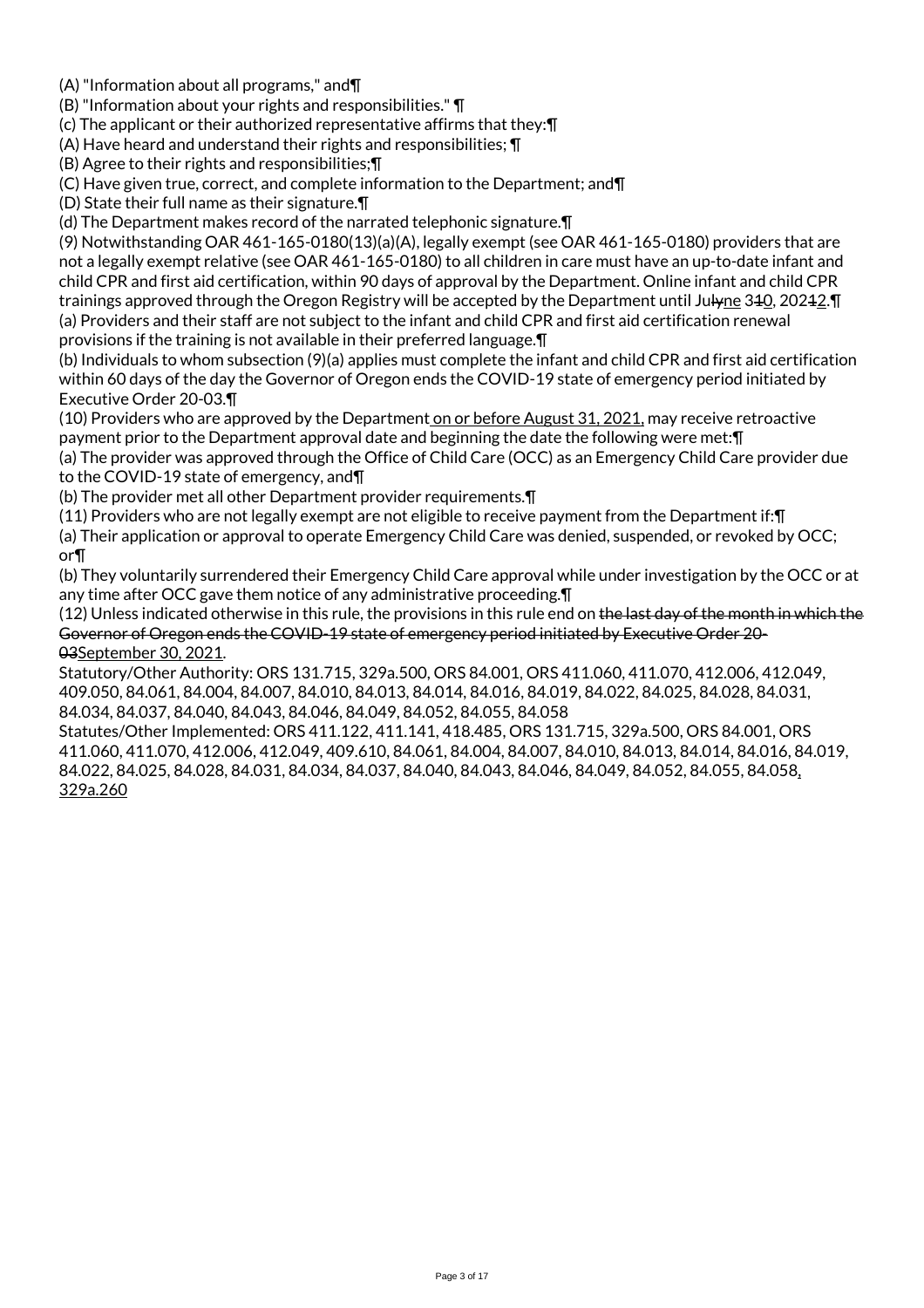## AMEND: 461-135-0505

REPEAL: Temporary 461-135-0505 from SSP 82-2021

NOTICE FILED DATE: 12/06/2021

RULE SUMMARY: OAR 461-135-0505 about Categorical Eligibility for SNAP, is being permanently amended to make categorical eligibility more clear by grouping provisions into the groups of individuals, filing groups, and presumed eligibility. It is also being permanently amended to update and make accurate the provisions regarding different types of categorical eligibility, as well as how categorical eligibility, and SNAP eligibility in general, is impacted when an individual has lottery or gambling winnings that exceed the Federally allowed amount for SNAP eligibility. Lastly, it is being permanently amended to make clear that a financial group that includes an individual who meets the Chapter 461 definition of "elderly" or having a "disability" does not have to pass the countable income limit test.

CHANGES TO RULE:

461-135-0505 Categorical Eligibility for SNAP ¶

(1) Individuals and categorical eligibility.¶

 $(a)$  Except as provided under sections (2) and (3 $c$ ) of this rulesection, an individual is categorically eligible for SNAP benefits if the individual has countable income (see OAR 461-140-0010) less than 185 percent of the federal poverty level (see OAR 461-155-0180) and:¶

 $(a) R: \mathbb{T}$ 

(A) When they receives or isare authorized to receive GA or SSI benefits;¶

(bB) IsWhen deemed to be receiving SSI under Section 1619(a) or 1619(b) of the Social Security Act (42 U.S.C. 1382h(a) or (b)); or¶

(cC) RWhen they receives or isare authorized to receive cash, in-kind benefits, or services funded either under Title IV-A of the Social Security Act or by the state as part of the TANF maintenance of effort, which includes: T (A) A pamphlet about Information and Referral Services;¶

 $\bigoplus$ :

(i) Employment Related Day Care (ERDC);¶

(Cii) Temporary Assistance to Needy Families (TANF) cash assistance; and¶

(Diii) TANF-related programs:¶

(iI) Pre-TANF,¶

 $(iii)$  TA-DVS, $\P$ 

 $\overline{H}$  iiii

(III) TANF-JOBS Plus,¶

(ivIV) Housing Stabilization Program through Housing and Community Services;, and¶

(vV) Employment Payments.¶

(2b) An individual may not be categorically eligible for SNAP benefits in either of the following circumstances:For the purposes of categorical eligibility, every individual filing group (see OAR 461-110-0370) member:¶

(A) Of ERDC and TA-DVS programs are considered receiving the benefits of the program.¶

(B) Eligible for transition services or the TA-DVS program is considered receiving benefits for the entire period of eligibility even if benefits are not received during each month of that period.¶

(ac) The individual isfollowing individuals shall not be categorically eligible for SNAP benefits:¶

(A) Those disqualified from receiving SNAP benefits because of an established intentional program violation under OAR 461-195-0611.¶

(bB) The individual is a primary person (see OAR 461-001-0015) disqualified from receiving SNAP benefits for failure to comply with a SNAP employment and training requirement under OAR 461-130-0315.¶

(32) A fFiling group (see OAR 461-110-0530) may not beand categorical eligibility.¶

(a) Except as provided under subsections (b) and (c) of this section, a filing group is categorically eligible for SNAP benefits in either of the following circumstances:¶

(awhen:¶

(A) All members of the filing group are categorically eligible under section (1) of this rule; or¶

(B) The filing group meets all of the following:¶

(i) Has received, or will receive upon approval, the pamphlet about Information and Referral Services. The receipt of the Information and Referral services pamphlet by one member of the filing group is considered received by the entire group.¶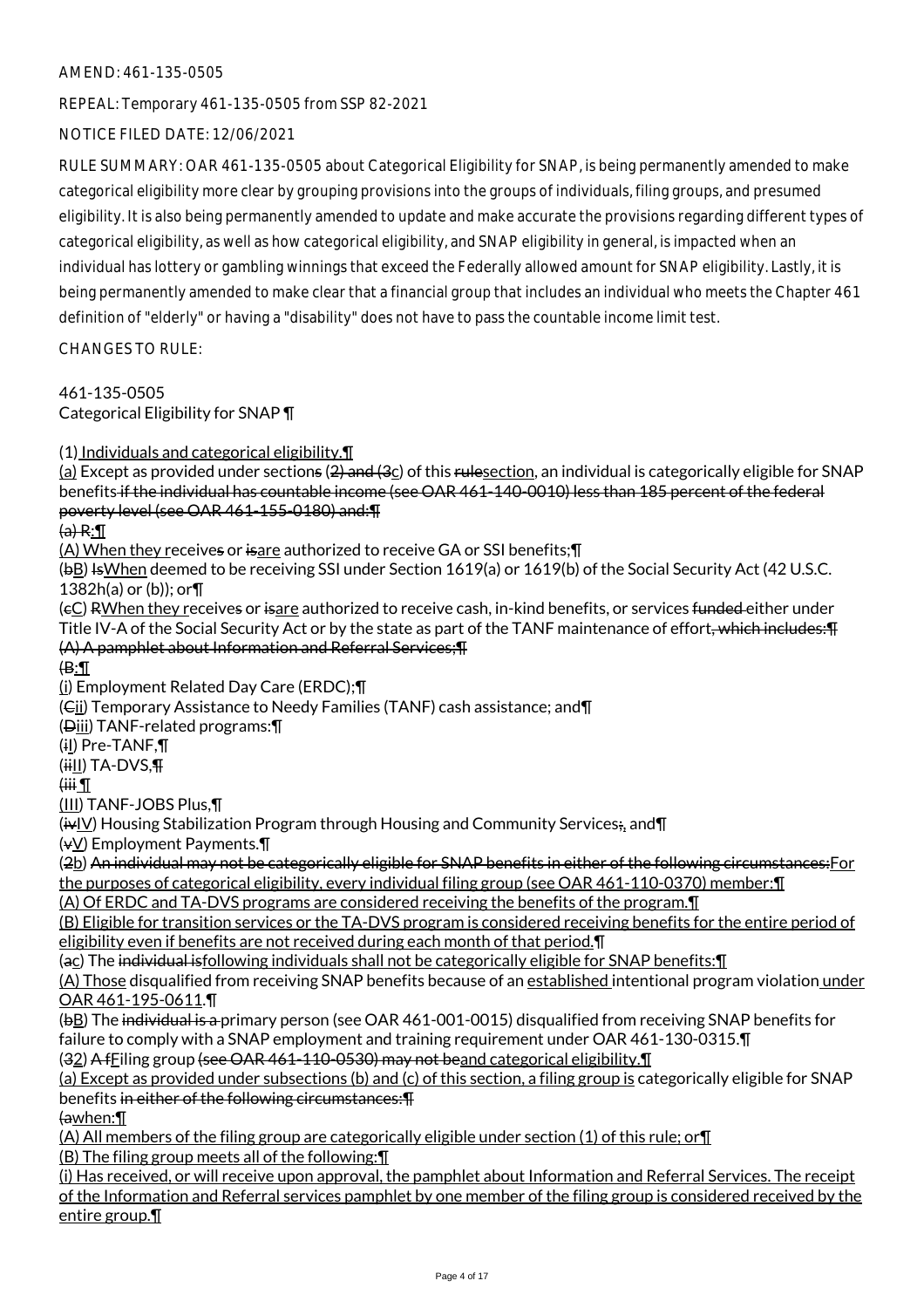(ii) The countable income (see OAR 461-140-0010) is less than 185 percent of the federal poverty level (see OAR 461-155-0180).¶

(iii) The filing group has liquid assets from lottery or gambling winnings equal to or in excess of less than the resource limit listed in OAR 461-160-0015(7)(a). For the purposes of this rule, liquid assets are assets that are easily accessible and do not need to be sold to access their value.¶

(b) An applicant filing group tshat lost SNAP eligibility due to receipt of lottery or gambling winnings as described under (3)(a) of this rule.¶

(4) For an entirll not be categorically eligible for SNAP benefits when a member of the filing group to beis not categorically eligible for.  $\P$ 

(c) A filing group that loses SNAP benefits, it must contain only clients who are categorically eligible. For the purpose of determining who is eligibility (see OAR 461-001-0000) due to lottery or gambling winnings (see OAR 461-140-0263) is not eligible for SNAP benefits, or to have SNAP eligibility determined using categorically eligibile for SNAP benefitsy, in the ERDC and TA-DVS programs all members of the filing group are considered receiving the benefits of the program even if not all members receive the benefit. The receipt of the Information and Referral services pamphlet by an individual is considered received by the entire filing group.until they meet financial eligibility under the following SNAP financial eligibility resource and income requirements (see OAR 461- 160-0400): ¶

(A) Resources must be below the resource limit set under OAR 461-160-0015,¶

(5B) A filing group that is eligible for transition services or the TA-DVS program is considered receiving benefits for the entire period of eligibiliCountable income (see OARs 461-001-0000 and 461-140-0010) must be below the countable income limit set at 130 percent of the federal poverty leven if benefits are not received during each month of that period.¶

(6) An individual categorically eligible for the SNAP program is presumed to meet the eligibility requirements for resources and countable and adjusted income limits. The individual is also presumed to meet the requirements for a social security number, sponsored alien information, and residency, if verified in a public assistance or medical assistance programl under OAR 461-155-0180, except for a financial group (see OAR 461-110-0530) that includes an individual who is elderly (see OAR 461-001-0015) or has a disability (see OAR 461-001-0015), and¶ (C) Adjusted income (see OAR 461-001-0000) must be below the adjusted income limit set at 100 percent of the

federal poverty level under OAR 461-155-0180.¶ (D) This provision applies to all types of categorical eligibility.¶

(E) After a filing group regains eligibility for SNAP under this subsection, future eligibility may be determined using categorical eligibility.¶

 $(73)$  When a filing group contains both members who are categorically eligible for SNAP benefits and those who are not, a resource owned in whole or in part by a categorically eligible member is excluded.¶

(8) A filing group that has lost4) Presumed eligibility.¶

(a) If verified in a public assistance or medical assistance program, an individual found categorically eligibility due to lottery or gambling winnings under section (3) of this rule may not have eligibility (see OAR 461-001-0000) determined le for the SNAP program is presumed to meet the following eligibility requirements, unless questionable:¶

(A) Social security number,¶

(B) U.S. Citizenship and Immigration Services sponsorship information, and¶

(C) Oregon residency.¶

(b) A filing group founder categorically eligibility rules until they meet the following SNAP asset limits:  $\text{T}$ 

(a) Resource limit listed under OAR 461-160-0015(7)le for the SNAP program is presumed to meet the following financial eligibility resource and income requirements (see OAR 461-160-0400): ¶

(A) Resource limit,¶

(bB) Countable income limit listed under OAR 461-155-0190, and ¶

(cC) Adjusted income limit listed under OAR 461-155-0190.

Statutory/Other Authority: ORS 411.816

Statutes/Other Implemented: ORS 411.816, 7 CFR 273.11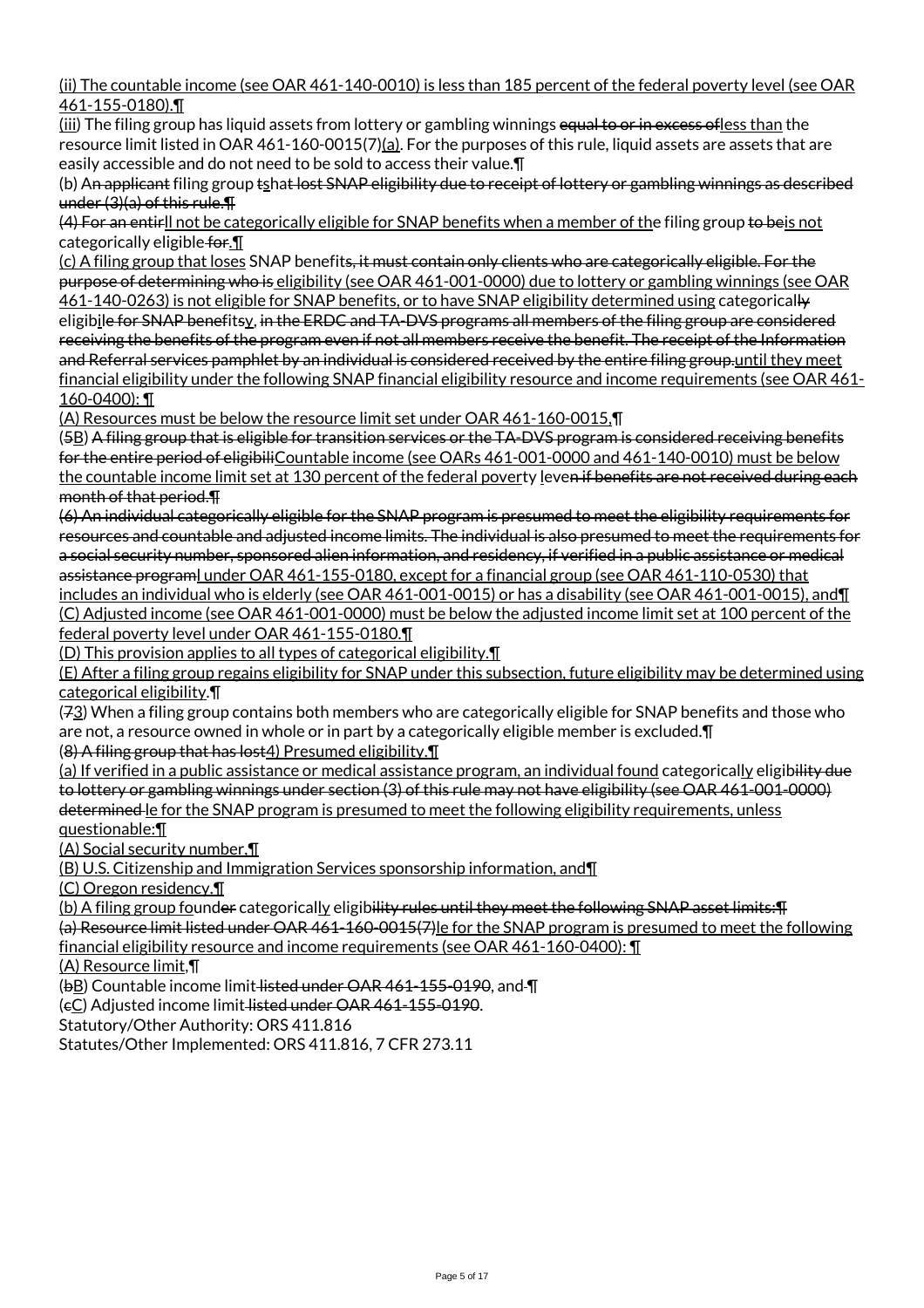## ADOPT: 461-140-0263

## NOTICE FILED DATE: 12/06/2021

RULE SUMMARY: OAR 461-140-0263, formerly OAR 461-140-0262, about Loss of Eligibility Due to Lottery or Gambling Winnings, SNAP, is being permanently adopted to implement federal regulations that require SNAP benefits to end when individuals have lottery or gambling winnings over the allowed amount and to make clear that a financial group that includes an individual who meets the Chapter 461 definition of "elderly" or an individual with a "disability" does not have to pass the countable income test for SNAP.

 $CHANGESTORUIF$ 

#### 461-140-0263

Loss of Eligibility Due to Lottery or Gambling Winnings, SNAP

In the SNAP Program:¶

(1) A filing group (see OAR 461-110-0370) shall immediately lose SNAP benefit eligibility (see OAR 461-001- 0000), and be sent proper decision notice (see OAR 461-001-0000), due to lottery or gambling winnings when an individual in the filing group, through a single lottery or gambling game:¶

(a) Wins a cash prize, and¶

(b) The amount of the winnings, before taxes or other amounts are withheld, is equal to or in excess of the resource limit listed under subsection (7)(a) of OAR 461-160-0015.¶

(2) A filing group that loses SNAP benefit eligibility (see OAR 461-001-0000) under section (1) of this rule is not eligible for SNAP benefits, or to have SNAP eligibility determined using categorical eligibility, until they meet financial eligibility under the following SNAP resource and income requirements (see OAR 461-160-0400): ¶ (a) Resources must be below the resource limit set under OAR 461-160-0015, ¶

(b) Countable income (see OARs 461-001-0000 and 461-140-0010) must be below the countable income limit set at 130 percent of the federal poverty level under OAR 461-155-0180, except for a financial group (see OAR 461- 110-0530) that includes an individual who is elderly (see OAR 461-001-0015) or has a disability (see OAR 461- 001-0015), and ¶

(c) Adjusted income (see OAR 461-001-0000) must be below the adjusted income limit set at 100 percent of the federal poverty level under OAR 461-155-0180. ¶

(d) This provision applies to all types of categorical eligibility (see OAR 461-135-0505).

Statutory/Other Authority: ORS 411.816

Statutes/Other Implemented: ORS 411.816, 7 CFR 273.11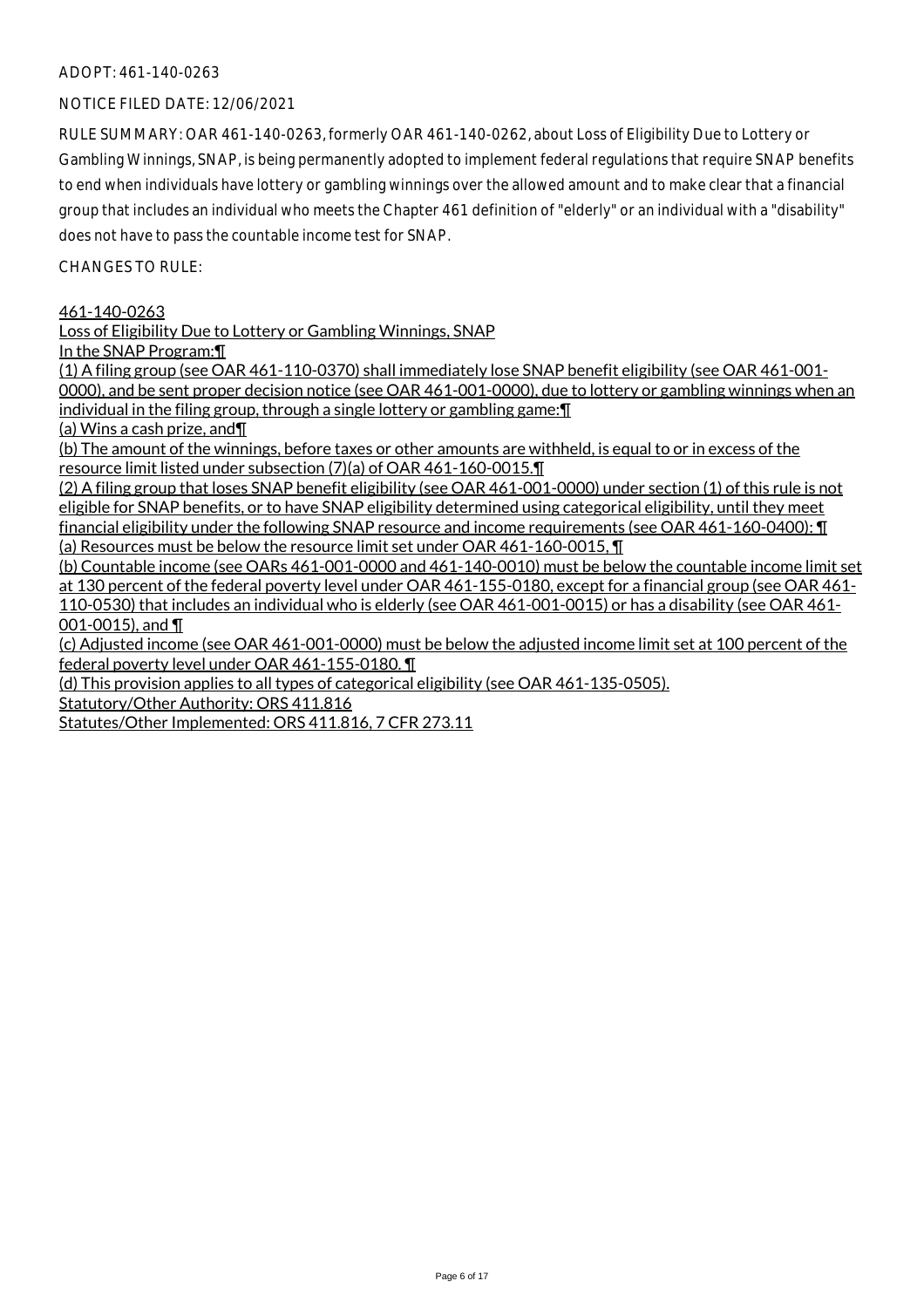## AMEND: 461-155-0150

REPEAL: Temporary 461-155-0150 from SSP 80-2021

## NOTICE FILED DATE: 12/06/2021

RULE SUMMARY: OAR 461-155-0150 is being permanently amended to continue a collaborative policy change with the Early Learning Division put in place during the COVID-19. The amendment continues to allow providers to bill for absent days that a child was scheduled to be in care, as long as it is the provider's policy to bill absent days to all families. By continuing the expansion of the absent day policy, Oregon follows federal guidance by moving closer in alignment to how most providers bill: enrollment-based. It is also being permanently amended to move rule provisions about ERDC financial eligibility, allowable child care cost, and the copay calculation to OAR 461-160-0300, to prevent payment for absent child care days when a child has been absent for a calendar month, and to remove provisions regarding the 2019 alternative hour care incentives.

CHANGES TO RULE:

## 461-155-0150

Child Care Eligibility Standard, Payment Rates, and Copayment Payment Limits, and Payable Hours ¶

The following provisions apply to child care in the ERDC, JOBS, JOBS Plus, and TANF programs:¶

(1) The following definitions apply to the rules governing child care rates:¶

(a) Infant: For all providers other than licensed (registered or certified) care, a child aged newborn to 1 year. For licensed care, an infant is a child aged newborn to 2 years.¶

(b) Toddler: For all providers other than licensed (registered or certified) care, a child aged 1 year to 3 years. For licensed care, a toddler is a child aged 2 years to 3 years.¶

(c) Preschool: A child aged 3 years to 6 years.¶

(d) School: A child aged 6 years or older.¶

(e) Special Needs: A child who meets the age requirement of the program (ERDC or TANF) and who requires a level of care over and above the norm for his or hetheir age due to a physical, behavioral, or mental disability. The disability must be verified by one of the following:¶

(A) A physician, nurse practitioner, clinical social worker, or any additional sources in OAR 461-125-0830.¶ (B) Eligibility for Early Intervention and Early Childhood Special Education Programs, or school-age Special Education Programs.¶

(C) Eligibility for SSI.¶

(2) The following definitions apply to the types of care specified in the child care rate charts in subsections (4)(a) through (4)(c) of this rule:¶

(a) The Standard Family Rate applies to child care provided in the provider's own home or in the home of the child when the provider does not qualify for the enhanced rate allowed by subsection (b) of this section. [I]

(b) The Enhanced Family Rate applies to child care provided in the provider's own home or in the home of the child when the provider meets the training requirements of the Oregon Registry, established by the Oregon Center for Career Development in Childhood Care and Education.¶

(c) The Registered Family Rate applies to child care provided in the provider's own home when the provider meets criteria established by the Office of Child Care.¶

(d) The Certified Family Rate applies to child care provided in a residential dwelling that is certified by the Office of Child Care as a Certified Family Home. To earn this designation, the facility must be inspected, and both provider and facility are required to meet certain standards not required of a registered family provider.¶ (e) The Standard Center Rate applies to child care provided in a facility that is not located in a residential dwelling and is exempt from Office of Child Care Certification rules (see OAR 414-300-0000).¶

(f) The Enhanced Center Rate applies to child care provided in an exempt center whose staff meet the training requirements of the Oregon Registry established by the Oregon Center for Career Development in Childhood Care and Education. Eligibility to receive the enhanced center rate for care provided in an exempt center is subject to the following requirements:¶

(A) A minimum of one staff member for every 20 children in care must meet the Oregon Registry training requirements noted in subsection (b) of this section.¶

(B) New staff must meet the Oregon Registry training requirements within 90 days of hire, if necessary to maintain the trained staff-to-children ratio described in paragraph (A) of this subsection.¶

(C) There must be at least one person present where care is provided who has a current certificate in infant and child CPR and a current American Red Cross First Aid card or an equivalent.¶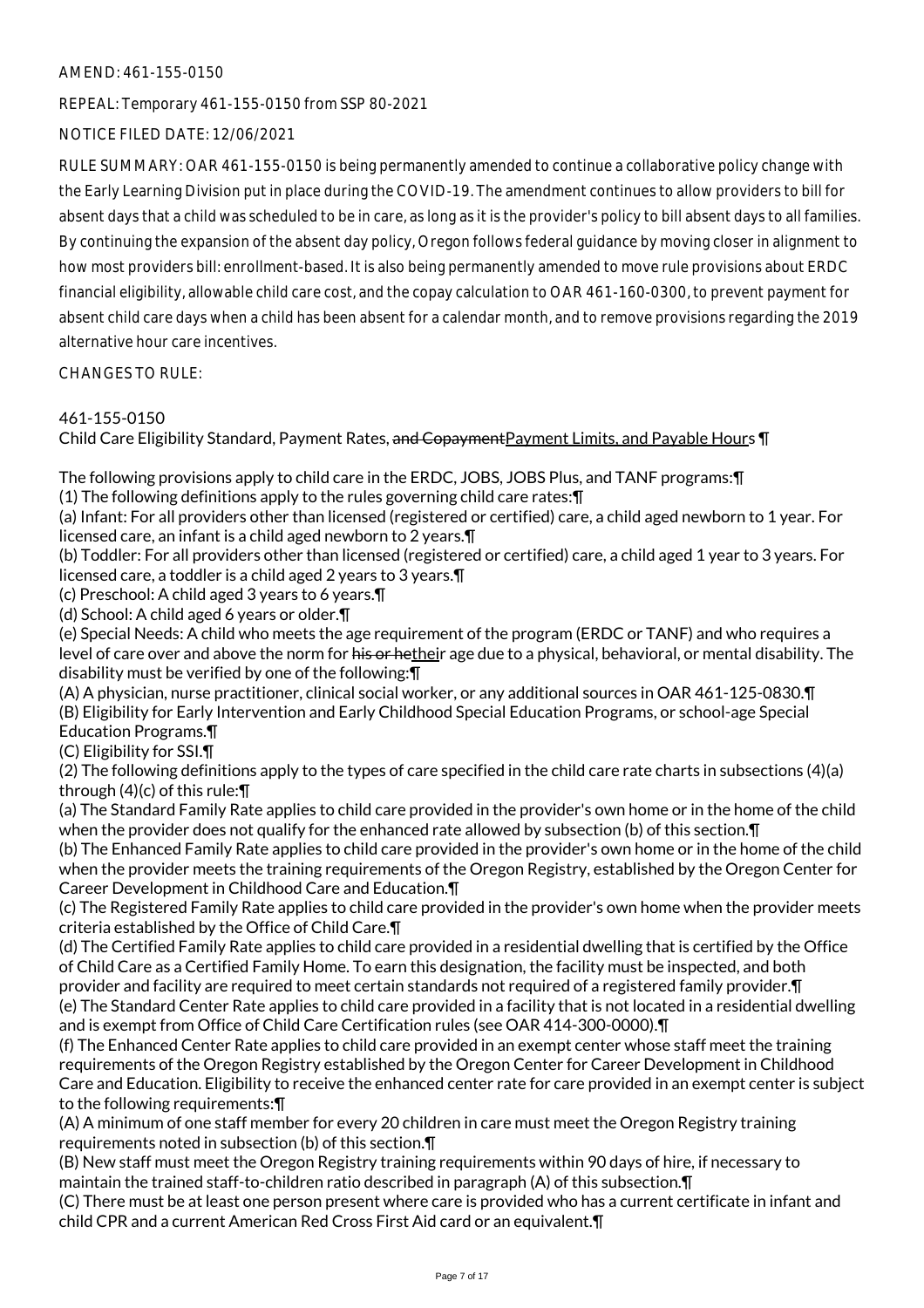(g) An enhanced rate will become effective not later than the second month following the month in which the Department receives verification that the provider has met the requirements of subsection (b) or (f) of this section.¶

(h) The Certified Center Rate applies to child care provided in a center that is certified by the Office of Child Care or participating in the Alternative Pathway program through the Office of Child Care.¶

(3) The following provisions apply to child care payments:¶

(a) Providers not eligible for the enhanced or licensed rate will be paid at an hourly rate for children in care less than 158 hours per month subject to the maximum full-time monthly rate.¶

(b) Providers eligible for the enhanced or licensed rate will be paid at an hourly rate for children in care less than 136 hours a month, unless the provider customarily bills all families at a part-time monthly rate subject to the maximum full-time monthly rate and is designated as the primary provider for the case.¶

(c) At their request, providers eligible for the enhanced or licensed rate may be paid at the part-time monthly rate if they provide 63 or more hours of care in the month, customarily bill all families at a part-time monthly rate, and are designated as the primary provider for the case.¶

(d) Unless required by the circumstances of the clientaretaker or child, the Department will not pay for care at a part-time monthly or a monthly rate to more than one provider for the same child for the same month.¶ (e) The Department will pay at the hourly rate for less than 63 hours of care in the month subject to the maximum full-time monthly rate.¶

(f) The Department will pay for absent days each month the child is absent. For all providers receiving payment under the TANF program, aAbsent days are limited to up to five days each month. For all providers receiving payment under the ERDC program except Certified Centers certified by the Office of Child Care, absent days are limited to up to five days each month. For Certified Centers receiving payment under the ERDC program, absent days are limited to up to 30 days each month if the child has attended one day of care in the facility for that month. Absent days can be billed if: can be billed if: [1]

(A) It is the provider's policy to bill all families for absent days; and¶

(AB) The child was scheduled to be in care and, the provider bills for the amount of time the child was scheduled to be in care;, and¶

(B) It is the provider's policy to bill all families for absent days.¶

(g) For all providers receiving payment under the TANF program and for all providers except Certified Centers receiving payment under the ERDC program, the Department will not pay for more than five consecutive days of scheduled care for which the child is abse the child has not been absent for a calendar month. I

(hg) Child care providers are eligible to receive an incentive payment upon achieving and maintaining a three star or higher rating with the Quality Rating Improvement System (QRIS) subject to all of the following provisions.¶ (A) The incentive payment is in addition to the Department maximum rate.¶

(B) A provider may receive an incentive payment for any ERDC child that the Department paid the provider for full-time care (136 hours or more).¶

(C) Providers who are contracted for child care services through the ERDC program are not eligible to receive incentive payments, with the exception of Early Head Start providers.¶

(D) Eligibility for the incentive payment is effective the month after the QRIS rating has been achieved.¶

(E) The incentive payment amount is based on the provider's star QRIS rating as follows: <del>[see attached table]</del> Star Rating&&&&&&.Amount¶

3&&&&&&&&&&&&&\$54¶

4&&&&&&&&&&&&&\$72¶

5&&&&&&&&&&&&&\$90¶

 $(i<sub>h</sub>)$  In the ERDC program, child care providers eligible for the licensed rate may receive payment from the Department for registration and other fees if they are required by the facility for a child to begin or continue care and the fees are also required of the general public. Fees related to penalties, fines, charges exceeding approved ERDC hours or rates (see section (4) of this rule), or advance payment for cost of care are not eligible for payment.¶

(j) In the ERDC program, child care providers are eligible to receive an incentive payment for alternative hour care (see subparagraph (B)(i) of this subsection) subject to all of the following provisions:¶

(A) Alternative hour care incentives are limited to care provided between January 1, 2019 and September 30, 2019. ¶

(B) For the purposes of this rule: ¶

(i) "Alternative hour care" means child care conducted between the hours of 7:00 P.M. and 6:00 A.M. Monday through Friday or any hours conducted Saturday or Sunday. ¶

(ii) A "qualifying child" is a child in alternative hour care for at least 20 hours per calendar month. ¶

(C) Providers must submit the appropriate request form to the Direct Pay Unit no later than October 15, 2019.¶

(D) Incentive payments are \$250 for each qualifying child (see subparagraph (B)(ii) of this subsection) in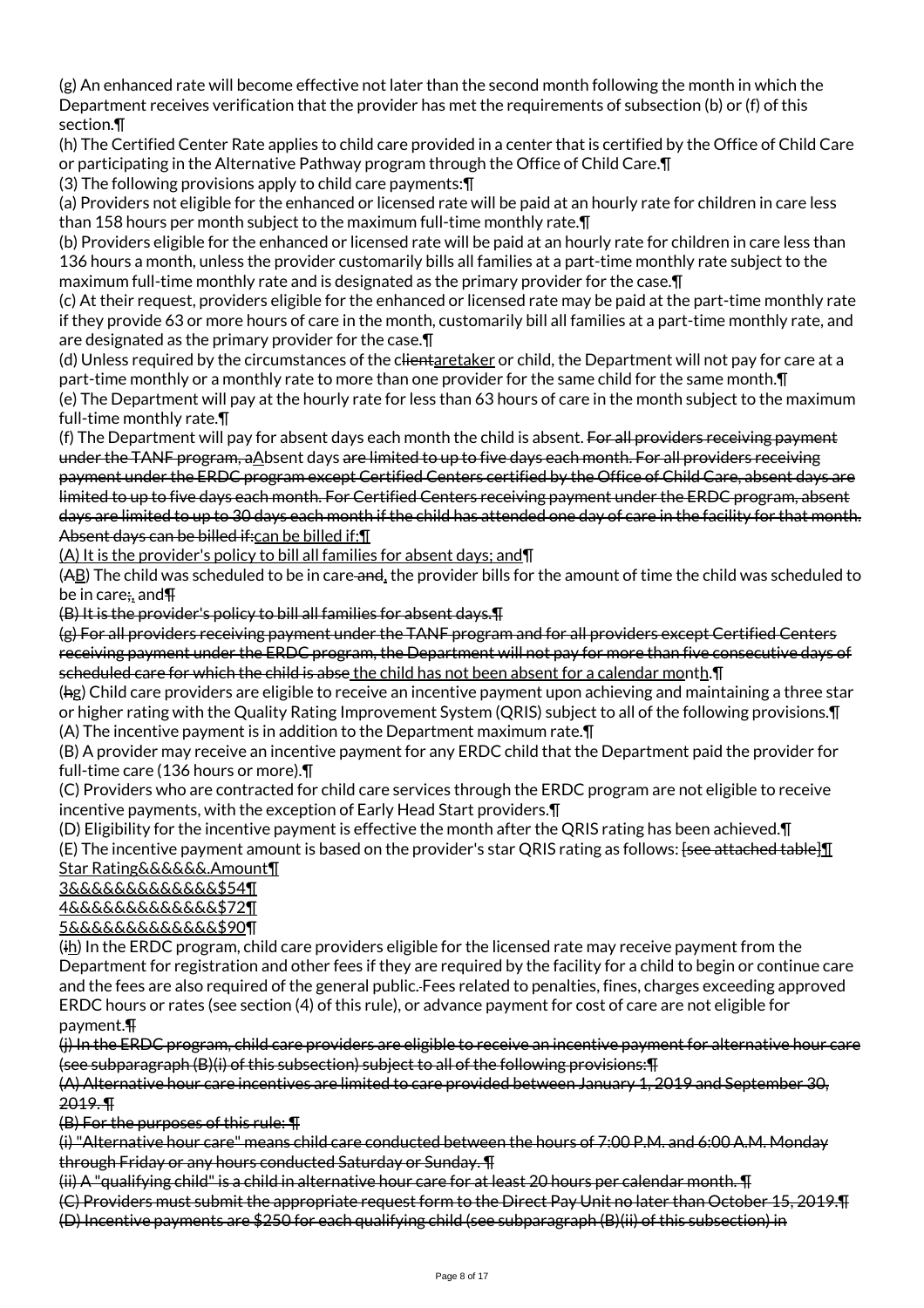alternative hour care at least 20 hours per calendar month or \$500 for each qualifying child in alternative hour care at least 40 hours per calendar month. ¶

(E) Incentive payments are subject to limitations of state funding. ¶

(4) The following are the child care rates based on the type of provider, the location of the provider (shown by zip code), the age of the child, and the type of billing used (hourly or monthly):¶

(a) [see attached table]¶

(b) [see attached table]¶

(c) [see attached table]¶

(5) Except to the extent provided otherwise in section (12), (13), or (14) of this rule or for children in contracted child care (see OAR 461-135-0405 and 461-135-0407), this sectionOAR 461-160-0300 establishes the ERDC eligibility standard and the client's copayment (copay).¶

(a) At initial certification, the ERDC eligibility standard is met for a need group (see OAR 461-110-0630) of eight or less if monthly countable income (see OAR 461-001-0000) for the need group is less than 185 percent of the federal poverty level (FPL), as described in OAR 461-155-0180. The eligibility standard for a need group of eight applies to any need group larger than eight.¶

(b) During the certification period (see OAR 461-001-0000) and at recertification the ERDC eligibility standard is met for a need group of eight or less if monthly countable income for the need group during the 12 month period is less than 250 percent FPL or 85 percent state median income (SMI), whichever is higher, as described in OAR 461- 155-0180. The eligibility standard for a need group of eight applies to any need group larger than eight.¶ (c) The minimum monthly ERDC copay is \$25.¶

(d) The filing group may not exceed the resource limit in OAR 461-160-0015.¶

(e) For a filing group (see OAR 461-110-0310) whosefinancial eligibility, allowable child care cost, and the copay calculation, except for child care under a countable income is at or below 50 percent of the 2007 FPL, the copay is \$25 or 1.5 percent of the filing group's monthly countable income, whichever is greater. The

(f) For a filing group whose countable income is over 50 percent of the 2007 FPL, the copay amount is determined with the following percentage of monthly income: T

(A) Divide the filing group's countable income by the 2007 FPL, drop all digits beyond two decimal points, subtract 0.5, and multiply this difference by 0.12.¶

(B) Add .015 to the amount in paragraph (A) of this subsection. This sum is the percentage of monthly income used to determine the copay amount. Multiply this sum by the filing group's countable income and round to the nearest whole dollar.¶

(g) For individuals participating in the Occupational Training and Child Care program and the Launch housing stabilization project, the copay is \$27.00.¶

- (h) The 2007 federal poverty level used to determine copay amounts under subsections (e) and (f) of this section is set at the following amounts: [see attached table]ract between a Head Start agency and the Department, which is covered under OAR 461-135-0405.¶
- (6) Subject to the provisions in section (9) of this rule, the monthly limit for each child's child care payments is the lesser of the amount charged by the provider or providers and the following amounts:¶

(a) The monthly rate provided in section (4) of this rule.¶

(b) The product of the hours of care, limited by section (8) of this rule, multiplied by the hourly rate provided in section (4) of this rule.¶

(7) The limit in any month for child care payments on behalf of a child whose caretaker is away from the child's home for more than 30 days because the caretaker is a member of a reserve or National Guard unit that is called up for active duty is the lesser of the following:¶

(a) The amount billed by the provider or providers.¶

(b) The monthly rate established in this rule for 215 hours of care.¶

(8) The number of payable billed hours of care for a child is limited as follows:¶

(a) In the ERDC and TANF programs, the total payable hours of care in a month may not exceed the amounts in paragraphs (A) or (B) of this subsection:¶

(A) 125 percent of the number of child care hours authorized:¶

(i) Under OAR 461-160-0040(23) and (56); or¶

(ii) To participate in activities included in a case plan (see OAR 461-001-0025) including, for clientaretakers in the JOBS Plus program, the time the clientaretaker searches for unsubsidized employment and for which the employer pays the clientaretaker.

(B) The monthly rate established in section (4) of this rule multiplied by a factor of not more than 1.5, determined by dividing the number of hours billed by 215, when the clientaretaker meets the criteria for extra hours under section (10) of this rule.¶

(b) In the ERDC program, for a c<del>lientaretaker</del> who earns less than the Oregon minimum wage, the total may not exceed 125 percent of the anticipated earnings divided by the state minimum wage not to exceed 172 hours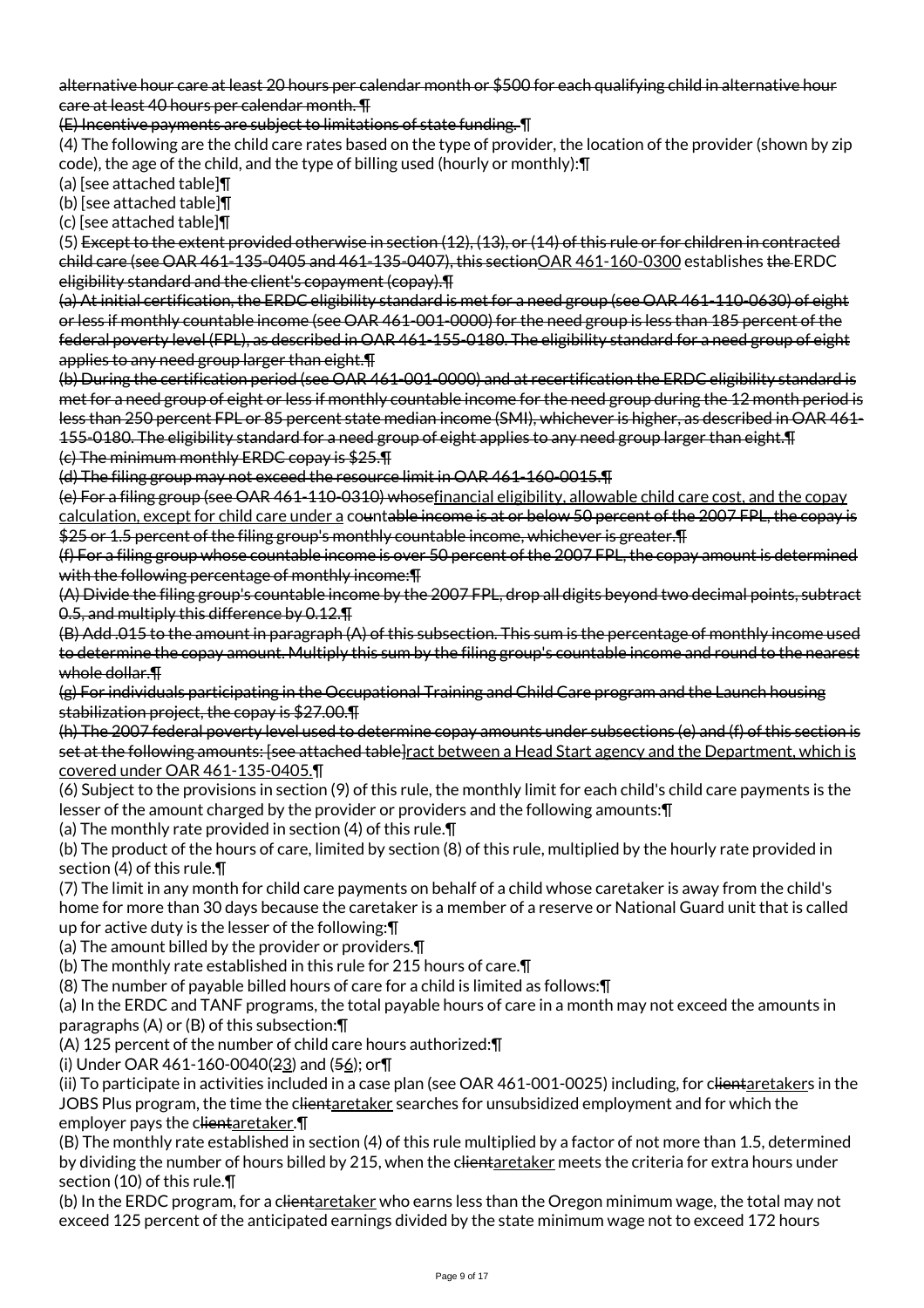(which is full time).¶

(c) In the TANF program, for a clientaretaker who earns less than the Oregon minimum wage or is self-employed, the total may not exceed 125 percent of the anticipated earnings divided by the state minimum wage not to exceed 172 hours (which is full time). The limitation of this subsection is waived for the first three months of the clientaretaker's employment.¶

(d) In the ERDC program, employed caretakers eligible under OAR 461-135-0400 may have education hours added to the authorized work hours. Education hours may not exceed authorized work hours and combined hours may not exceed 215 hours per month. Education hours are hours required to participate in coursework that leads to a certificate, degree, or job-related knowledge or skills attainment at an institution of higher education approved to receive federal financial aid.¶

(9) The limit in any month for child care payments on behalf of a child whose caretaker has special circumstances, defined in section (10) of this rule, is the lesser of one of the following:¶

(a) The amount billed by the provider or providers; or¶

(b) The monthly rate established in section (4) of this rule multiplied by a factor, of not more than 1.5, determined by dividing the number of hours billed by 215.¶

(10) The limit allowed by section (9) of this rule is authorized once the Department has determined the clientaretaker has special circumstances. For the purposes of this section, a clientaretaker has special circumstances when it is necessary for the clientaretaker to obtain child care in excess of 215 hours in a month to perform the requirements of his or hetheir employment or training required to keep current employment, not including self-employment. This is limited to the following situations:¶

(a) The commute time to and from work exceeds two hours per day.¶

(b) The caretaker works an overnight shift and care is necessary for both work hours and sleep hours.¶

(c) The caretaker works a split shift and it is not feasible to care for the child between shifts.¶

(d) The caretaker consistently works more than 40 hours per week.¶

(11) The payment available for care of a child who meets the special needs criteria described in subsection (e) of section (1) of this rule is increased in accordance with OAR 461-155-0151 if the requirements of both of the following subsections are met:¶

(a) The child requires significantly more direct supervision by the child care provider than normal for a child of the same age.¶

(b) The child is enrolled in a local school district Early Intervention or Early Childhood Special Education program or school-age Special Education Program. The enrollment required by this subsection is waived if determined inappropriate by a physician, nurse practitioner, licensed or certified psychologist, clinical social worker, or school district official.¶

(12) Effective May 1, 2012:¶

(a) The minimum monthly ERDC copay is \$27.¶

(b) Except as stated in subsection (a) of this section, the Department adds 10 percent to the monthly client copay amount set under section (5) of this rule by multiplying the copay amount by 1.1 and rounding down to the nearest whole dollar.¶

(13) Effective April 1, 2016, the ERDC copay is \$27 for no more than three months after closure of Pre-TANF, SFPSS, or TANF benefits when:¶

(a) The closure is because an individual in the need group had earned income that led to the TANF closure;¶ (b) An ERDC date of request (see OAR 461-115-0030) is established within 90 days of closure; and¶ (c) The individual is eligible for ERDC at initial certification.¶

(14) The ERDC copay will be reduced starting the month after the ERDC case has been electronically connected to a Department approved child care provider with a Quality Rating and Improvement System (QRIS) star rating of 3, 4, or 5. The copay will be reduced by the following amounts:¶

(a) A copay set at \$27 is waived, unless the copay is \$27 under section (13) of this rule in which case the copay is not waived under this section.¶

(b) Copay amounts of \$28 to \$200 are reduced by \$20.¶

(c) Copay amounts of \$201 or more are reduced by 10 percent rounding to the nearest dollar.¶ [see attached table]

Statutory/Other Authority: ORS 329A.500, 409.050, 411.060, 411.070, 412.049

Statutes/Other Implemented: 409.010, ORS 329A.500, 409.010, 409.610, 411.060, 411.070, 411.122, 411.141, 412.006, 412.049, 412.124, 418.485

RULE ATTACHMENTS DO NOT SHOW CHANGES. PLEASE CONTACT AGENCY REGARDING CHANGES.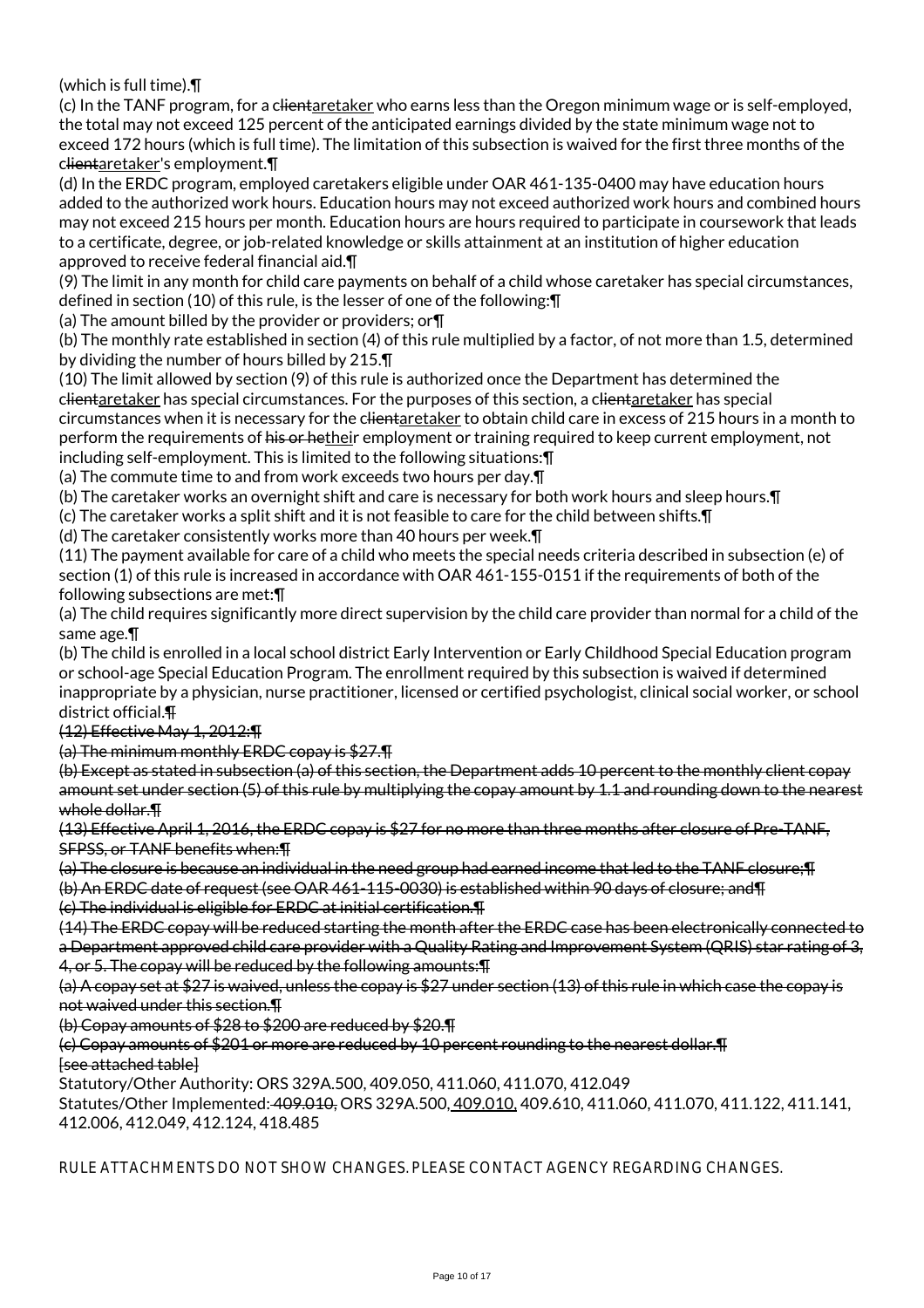|                      |           | <b>Standard Family Rate</b> |           | <b>Standard Center Rate</b> |
|----------------------|-----------|-----------------------------|-----------|-----------------------------|
|                      |           | 1-157 Hours 158-215 Hours   |           | 1-157 Hours 158-215 Hours   |
|                      | per month | per month                   | per month | per month                   |
|                      | Hourly    | Monthly                     | Hourly    | Monthly                     |
| Infant               | \$3.52    | \$651                       | \$9.00    | \$1,061                     |
| Toddler              | \$3.47    | \$625                       | \$5.25    | \$1,053                     |
| Preschool            | \$3.47    | \$586                       | \$5.06    | \$795                       |
| School               | \$3.47    | \$586                       | \$4.50    | \$641                       |
| <b>Special Needs</b> | \$3.52    | \$651                       | \$9.00    | \$1,061                     |

#### Group Area A STANDARD RATE MAXIMUMS (Not Licensed)

## ENHANCED RATE MAXIMUMS (Not Licensed)

|               |                         | <b>Enhanced Family Rate</b> |                            | <b>Enhanced Center Rate</b> |                              |                            |  |
|---------------|-------------------------|-----------------------------|----------------------------|-----------------------------|------------------------------|----------------------------|--|
|               | 1-62 Hours<br>per month | 63-135 Hours<br>per month   | 136-215 Hours<br>per month | 1-62 Hours<br>per month     | 63-135<br>Hours per<br>month | 136-215 Hours<br>per month |  |
|               | Hourly                  | Part-time                   | Monthly                    | Hourly                      | Part-time                    | Monthly                    |  |
| Infant        | \$3.78                  | \$512                       | \$683                      | \$10.20                     | \$902                        | \$1,203                    |  |
| Toddler       | \$3.57                  | \$492                       | \$656                      | \$5.95                      | \$895                        | \$1,193                    |  |
| Preschool     | \$3.57                  | \$465                       | \$620                      | \$5.74                      | \$676                        | \$901                      |  |
| School        | \$3.51                  | \$450                       | \$600                      | \$5.10                      | \$545                        | \$727                      |  |
| Special Needs | \$3.78                  | \$512                       | \$683                      | \$10.20                     | \$902                        | \$1,203                    |  |

## LICENSED RATE MAXIMUMS

|                      |              | <b>Registered Family Rate</b> |         |        | <b>Certified Family Rate</b> |         |         | <b>Certified Center Rate</b>                                |           |  |
|----------------------|--------------|-------------------------------|---------|--------|------------------------------|---------|---------|-------------------------------------------------------------|-----------|--|
|                      | $1-62$ Hours | 63-135                        | 136-215 | $1-62$ | 63-135                       | 136-215 | $1-62$  | 63-135                                                      | 136-215   |  |
|                      | per month    | Hours per                     |         |        |                              |         |         | Hours per Hours per Hours per Hours per Hours per Hours per | Hours per |  |
|                      |              | month                         | month   | month  | month                        | month   | month   | month                                                       | month     |  |
|                      | Hourly       | Part-time                     | Monthly | Hourly | Part-time                    | Monthly | Hourly  | Part-time                                                   | Monthly   |  |
| Infant               | \$4.00       | \$600                         | \$800   | \$6.00 | \$941                        | \$1,254 | \$12.00 | \$1,061                                                     | \$1,415   |  |
| Toddler              | \$4.00       | \$563                         | \$750   | \$6.00 | \$855                        | \$1,140 | \$7.00  | \$1,053                                                     | \$1,404   |  |
| Preschool            | \$3.67       | \$548                         | \$730   | \$5.05 | \$750                        | \$1,000 | \$6.75  | \$795                                                       | \$1,060   |  |
| School               | \$3.70       | \$458                         | \$610   | \$4.70 | \$563                        | \$750   | \$6.00  | \$641                                                       | \$855     |  |
| <b>Special Needs</b> | \$4.00       | \$600                         | \$800   | \$6.00 | \$941                        | \$1,254 | \$12.00 | \$1,061                                                     | \$1,415   |  |

Zip Codes for Group Area A:

Portland, Bend, Eugene, Corvallis, Springfield, Monmouth and Ashland areas

| 97003 | 97004 | 97005 | 97006 | 97007                   | 97008 | 97009 | 97010 | 97013 | 97014 | 97015 | 97019 |
|-------|-------|-------|-------|-------------------------|-------|-------|-------|-------|-------|-------|-------|
| 97022 | 97023 | 97024 | 97027 | 97028 97030             |       | 97031 | 97034 | 97035 | 97036 | 97041 | 97045 |
| 97051 | 97055 | 97056 |       | 97060 97062 97064       |       | 97068 | 97070 | 97080 | 97086 | 97089 | 97106 |
| 97109 | 97112 | 97113 |       | 97116 97119 97123 97124 |       |       | 97125 | 97132 | 97133 | 97135 | 97140 |

(a)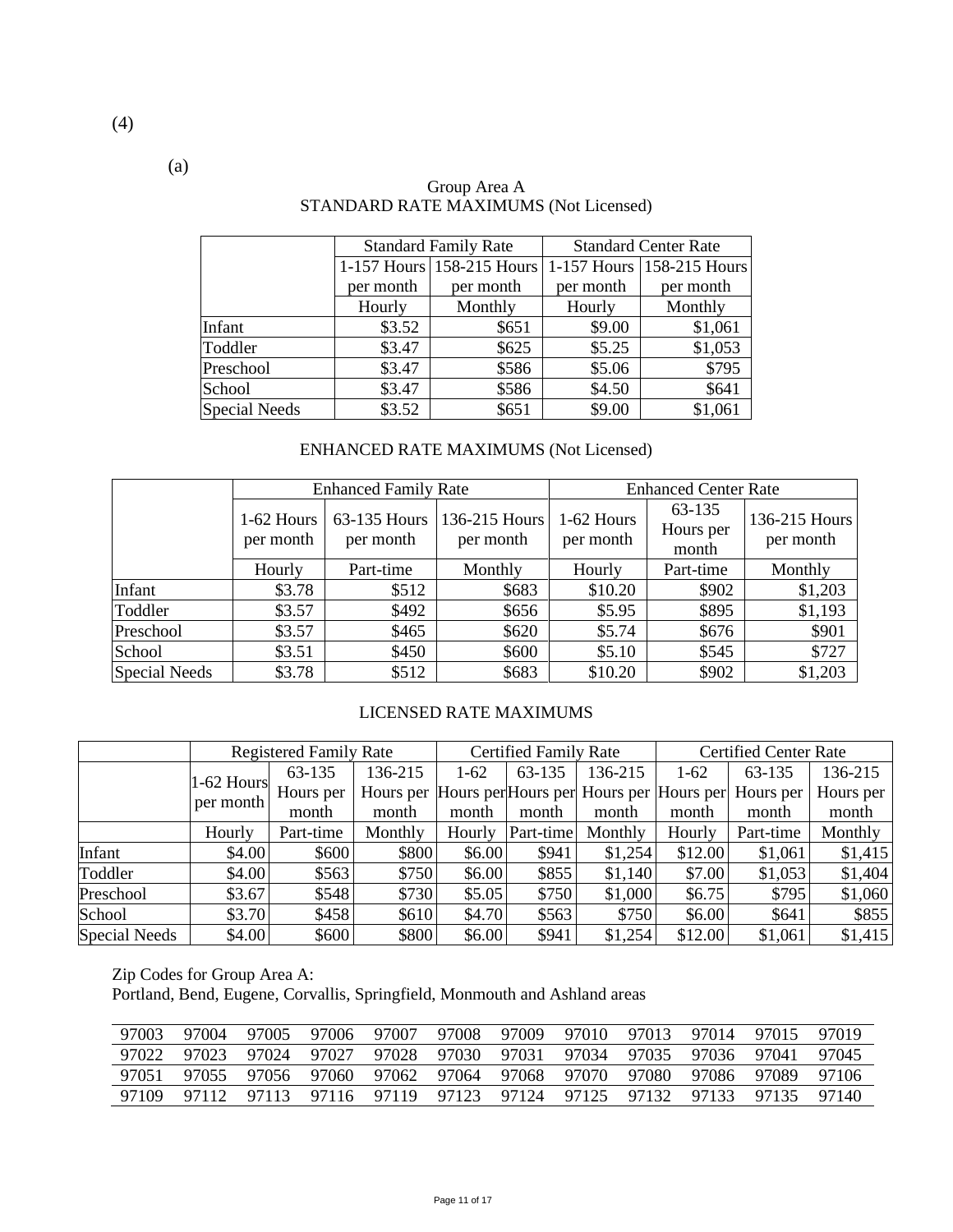461-155-0150 Page 2

| 97149 | 97201 | 97202 | 97203 | 97204 | 97205 | 97206 | 97209 | 97210 | 97211 | 97212 | 97213 |
|-------|-------|-------|-------|-------|-------|-------|-------|-------|-------|-------|-------|
| 97214 | 97215 | 97216 | 97217 | 97218 | 97219 | 97220 | 97221 | 97222 | 97223 | 97224 | 97225 |
| 97227 | 97229 | 97230 | 97231 | 97232 | 97233 | 97236 | 97239 | 97242 | 97258 | 97266 | 97267 |
| 97268 | 97286 | 97292 | 97330 | 97331 | 97333 | 97339 | 97351 | 97361 | 97371 | 97376 | 97401 |
| 97402 | 97403 | 97404 | 97405 | 97408 | 97454 | 97455 | 97477 | 97478 | 97482 | 97520 | 97525 |
| 97701 | 97702 | 97703 | 97707 | 97708 | 97709 | 97078 |       |       |       |       |       |

(b)

## Group Area B STANDARD RATE MAXIMUMS (Not Licensed)

|                      |           | <b>Standard Family Rate</b> |           | <b>Standard Center Rate</b>   |
|----------------------|-----------|-----------------------------|-----------|-------------------------------|
|                      |           | 1-157 Hours   158-215 Hours |           | $1-157$ Hours   158-215 Hours |
|                      | per month | per month                   | per month | per month                     |
|                      | Hourly    | Monthly                     | Hourly    | Monthly                       |
| Infant               | \$3.05    | \$520                       | \$3.75    | \$641                         |
| Toddler              | \$3.05    | \$499                       | \$3.75    | \$589                         |
| Preschool            | \$2.89    | \$494                       | \$3.00    | \$510                         |
| School               | \$2.89    | \$480                       | \$3.30    | \$431                         |
| <b>Special Needs</b> | \$3.05    | \$520                       | \$3.75    | \$641                         |

## ENHANCED RATE MAXIMUMS (Not Licensed)

|                      |           | <b>Enhanced Family Rate</b> |                                       | <b>Enhanced Center Rate</b> |           |                                       |  |
|----------------------|-----------|-----------------------------|---------------------------------------|-----------------------------|-----------|---------------------------------------|--|
|                      |           |                             | 1-62 Hours 63-135 Hours 136-215 Hours |                             |           | 1-62 Hours 63-135 Hours 136-215 Hours |  |
|                      | per month | per month                   | per month                             | per month                   | per month | per month                             |  |
|                      | Hourly    | Part-time                   | Monthly                               | Hourly                      | Part-time | Monthly                               |  |
| Infant               | \$3.20    | \$420                       | \$560                                 | \$4.25                      | \$545     | \$727                                 |  |
| Toddler              | \$3.20    | \$400                       | \$533                                 | \$4.25                      | \$500     | \$667                                 |  |
| Preschool            | \$3.20    | \$400                       | \$533                                 | \$3.40                      | \$434     | \$578                                 |  |
| School               | \$3.20    | \$375                       | \$500                                 | \$3.74                      | \$367     | \$489                                 |  |
| <b>Special Needs</b> | \$3.20    | \$420                       | \$560                                 | \$4.25                      | \$545     | \$727                                 |  |

#### LICENSED RATE MAXIMUMS

|               |        | <b>Registered Family Rate</b> |           |        | <b>Certified Family Rate</b> |           |                                | <b>Certified Center Rate</b> |         |
|---------------|--------|-------------------------------|-----------|--------|------------------------------|-----------|--------------------------------|------------------------------|---------|
|               | $1-62$ | 63-135                        | 136-215   | $1-62$ | 63-135                       | 136-215   |                                | 63-135                       | 136-215 |
|               |        | Hours per Hours per           | Hours per |        | Hours per Hours per          | Hours per | $1^{1-62}$ Hours per Hours per |                              |         |
|               | month  | month                         | month     | month  | month                        | month     | per month                      | month                        | month   |
|               | Hourly | Part-time                     | Monthly   | Hourly | Part-time                    | Monthly   | Hourly                         | Part-                        | Monthly |
|               |        |                               |           |        |                              |           |                                | time                         |         |
| Infant        | \$3.50 | \$450                         | \$600     | \$4.00 | \$563                        | \$750     | \$5.00                         | \$641                        | \$855   |
| Toddler       | \$3.50 | \$416                         | \$555     | \$4.00 | \$525                        | \$700     | \$5.00                         | \$589                        | \$785   |
| Preschool     | \$3.30 | \$413                         | \$550     | \$3.75 | \$488                        | \$650     | \$4.00                         | \$510                        | \$680   |
| School        | \$3.30 | \$383                         | \$510     | \$3.80 | \$450                        | \$600     | \$4.40                         | \$431                        | \$575   |
| Special Needs | \$3.50 | \$450                         | \$600     | \$4.00 | \$563                        | \$750     | \$5.00                         | \$641                        | \$855   |

Zip Codes for Group Area B:

Salem, Medford, Roseburg, Brookings and areas outside the metropolitan areas in Eugene and Portland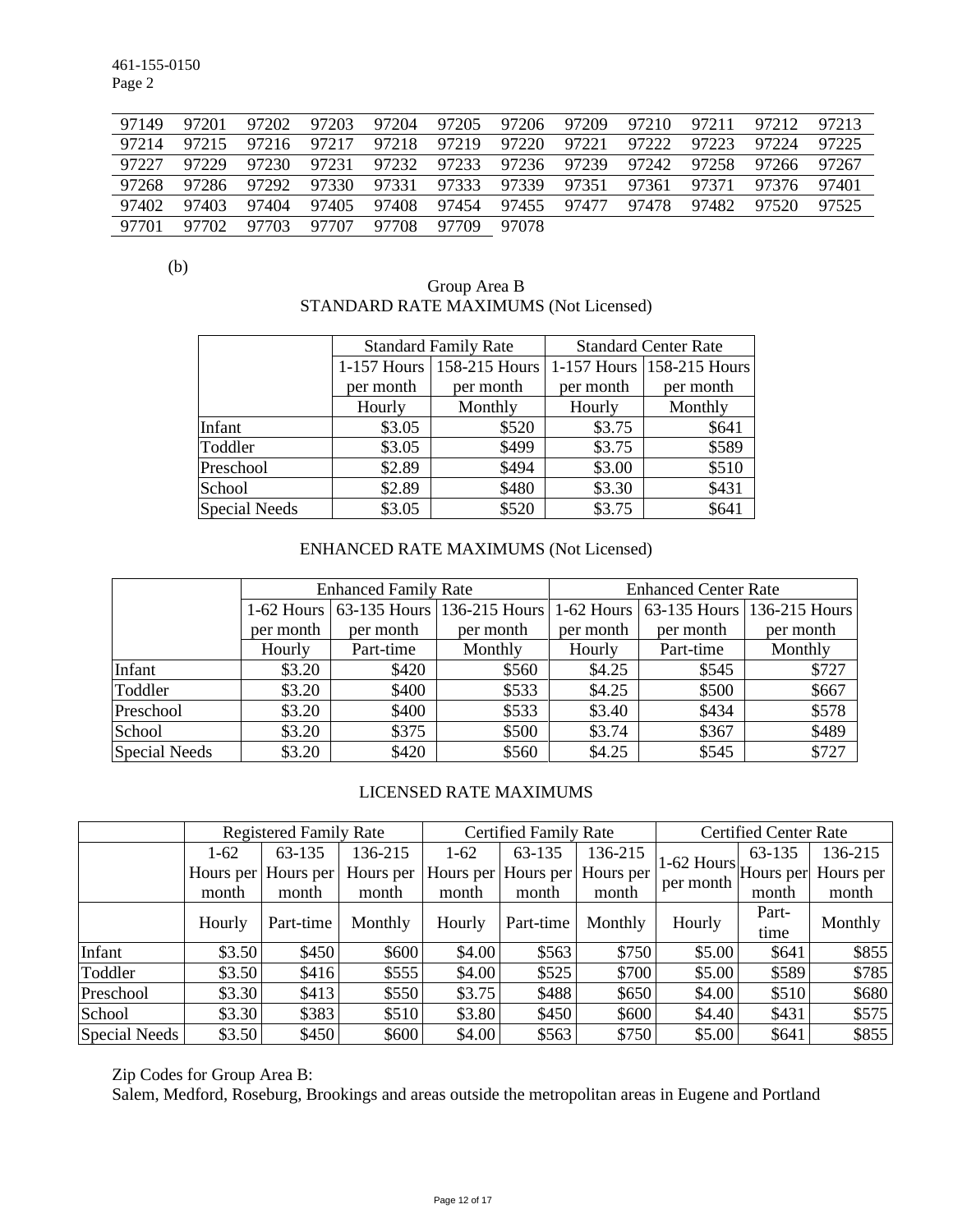461-155-0150 Page 3

| 97002 |       | 97011 | 97016 | 97017 | 97018 | 97038 | 97042 | 97044 | 97048 | 97049 | 97053 |
|-------|-------|-------|-------|-------|-------|-------|-------|-------|-------|-------|-------|
| 97058 | 97067 | 97071 | 97103 | 97107 | 97108 | 97110 | 97111 | 97114 | 97115 | 97117 | 97118 |
| 97121 | 97122 | 97127 | 97128 | 97131 | 97134 | 97138 | 97141 | 97143 | 97146 | 97148 | 97301 |
| 97302 | 97303 | 97304 | 97305 | 97306 | 97307 | 97309 | 97310 | 97317 | 97321 | 97322 | 97325 |
| 97326 | 97327 | 97328 | 97336 | 97338 | 97341 | 97343 | 97344 | 97348 | 97352 | 97353 | 97355 |
| 97357 | 97362 | 97365 | 97366 | 97367 | 97370 | 97372 | 97374 | 97377 | 97378 | 97380 | 97381 |
| 97383 | 97385 | 97386 | 97389 | 97391 | 97392 | 97394 | 97415 | 97420 | 97423 | 97424 | 97426 |
| 97431 | 97444 | 97446 | 97448 | 97452 | 97456 | 97457 | 97459 | 97465 | 97470 | 97471 | 97479 |
| 97487 | 97489 | 97501 | 97502 | 97503 | 97504 | 97524 | 97534 | 97535 | 97756 | 97759 | 97760 |
| 97801 | 97812 | 97813 |       |       |       |       |       |       |       |       |       |

(c)

## Group Area C STANDARD RATE MAXIMUMS (Not Licensed)

|                      | <b>Standard Family Rate</b> |               |           | <b>Standard Center Rate</b> |
|----------------------|-----------------------------|---------------|-----------|-----------------------------|
|                      |                             | 158-215 Hours | $1 - 157$ | 158-215                     |
|                      | 1-157 Hours per<br>month    |               | Hours per | Hours per                   |
|                      |                             | per month     | month     | month                       |
|                      | Hourly                      | Monthly       | Hourly    | Monthly                     |
| Infant               | \$3.05                      | \$520         | \$3.75    | \$641                       |
| Toddler              | \$3.05                      | \$499         | \$3.75    | \$589                       |
| Preschool            | \$2.89                      | \$494         | \$3.00    | \$510                       |
| School               | \$2.89                      | \$480         | \$3.30    | \$431                       |
| <b>Special Needs</b> | \$3.05                      | \$520         | \$3.75    | \$641                       |

## ENHANCED RATE MAXIMUMS (Not Licensed)

|               |            | <b>Enhanced Family Rate</b> |                            | <b>Enhanced Center Rate</b> |              |               |  |
|---------------|------------|-----------------------------|----------------------------|-----------------------------|--------------|---------------|--|
|               | 1-62 Hours |                             | 63-135 Hours 136-215 Hours | 1-62 Hours                  | 63-135 Hours | 136-215 Hours |  |
|               | per month  | per month                   | per month                  | per month                   | per month    | per month     |  |
|               | Hourly     | Part-time                   | Monthly                    | Hourly                      | Part-time    | Monthly       |  |
| Infant        | \$3.20     | \$420                       | \$560                      | \$4.25                      | \$545        | \$727         |  |
| Toddler       | \$3.20     | \$400                       | \$533                      | \$4.25                      | \$500        | \$667         |  |
| Preschool     | \$3.20     | \$400                       | \$533                      | \$3.40                      | \$434        | \$578         |  |
| School        | \$3.20     | \$375                       | \$500                      | \$3.74                      | \$367        | \$489         |  |
| Special Needs | \$3.20     | \$420                       | \$560                      | \$4.25                      | \$545        | \$727         |  |

# LICENSED RATE MAXIMUMS

|         |                              | <b>Registered Family Rate</b> |                               |                                | <b>Certified Family Rate</b>    |                  | <b>Certified Center Rate</b> |                                                  |                               |
|---------|------------------------------|-------------------------------|-------------------------------|--------------------------------|---------------------------------|------------------|------------------------------|--------------------------------------------------|-------------------------------|
|         | $1-62$<br>Hours per<br>month | 63-135<br>Hours per<br>month  | 136-215<br>Hours per<br>month | $1 - 62$<br>Hours per<br>month | 63-135<br>Hours<br>per<br>month | 136-215<br>month | $1-62$<br>month              | 63-135<br>Hours per Hours per Hours per<br>month | 136-215<br>Hours per<br>month |
|         | Hourly                       | Part-time                     | Monthly                       | Hourly                         | Part-<br>time                   | Monthly          | Hourly                       | Part-time                                        | Monthly                       |
| Infant  | \$3.50                       | \$450                         | \$600                         | \$4.00                         | \$563                           | \$750            | \$5.00                       | \$641                                            | \$855                         |
| Toddler | \$3.50                       | \$416                         | \$555                         | \$4.00                         | \$525                           | \$700            | \$5.00                       | \$589                                            | \$785                         |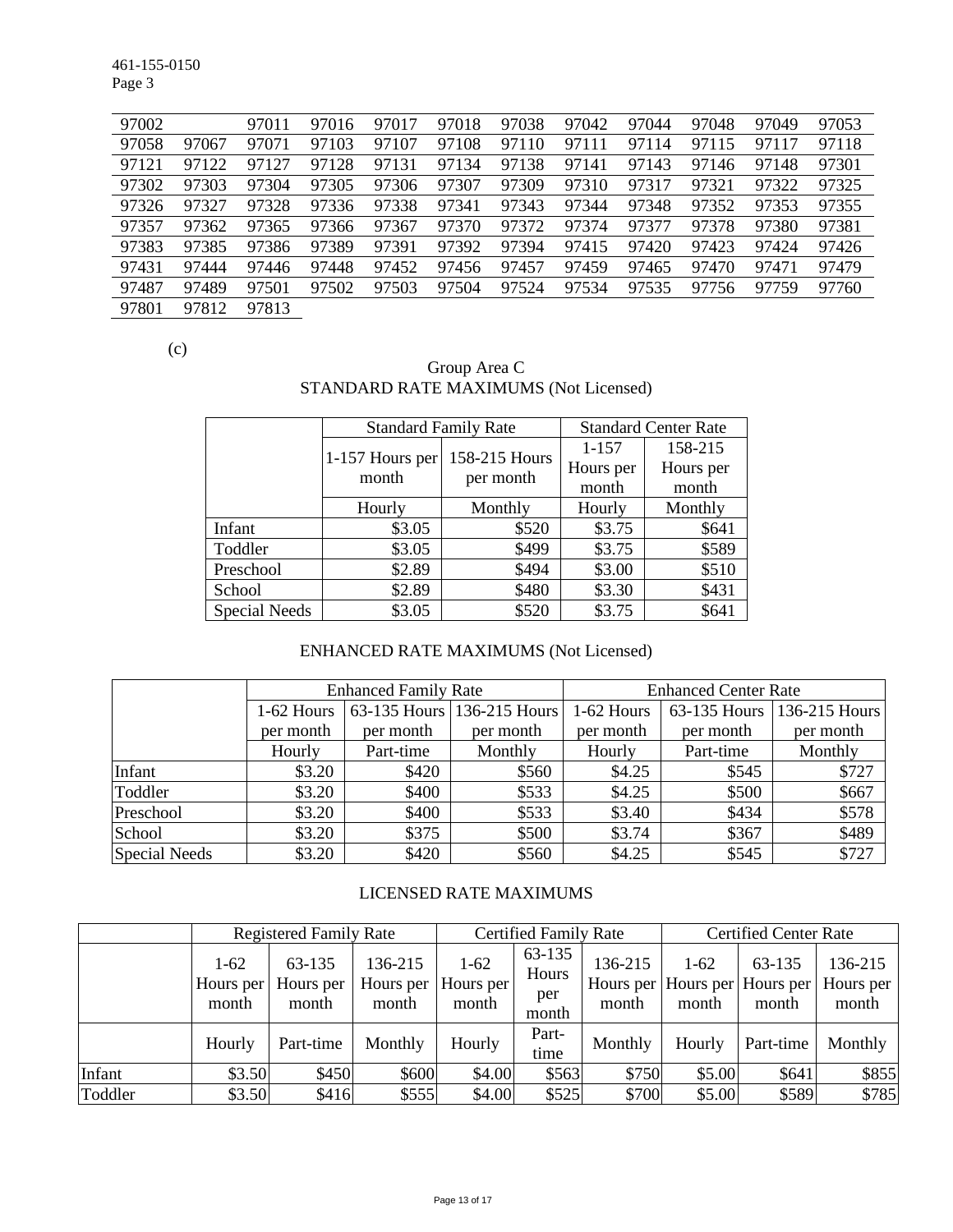461-155-0150 Page 4

| Preschool        | \$3.30 | $\frac{1}{2}413$ | \$550 | 75<br>ሐጣ<br>JJ.IJ | \$488 | \$650 | $+001$<br>ሖ<br>.54 | \$510<br>ΦJ | 680                    |
|------------------|--------|------------------|-------|-------------------|-------|-------|--------------------|-------------|------------------------|
| School           | \$3.30 | \$383            | \$510 | \$3.80            | \$450 | \$600 | 4.40<br>ሖ          | \$431<br>τ  | ሐ <i>ሮግሮ</i><br>ن ر رو |
| Special<br>Needs | \$3.50 | \$450            | \$600 | \$4.00            | \$563 | \$750 | \$5.00             | \$641       | \$855                  |

Zip Codes for Group Area C: Balance of State, Other State Zips

| 97001 | 97020 | 97021 | 97026 | 97029 | 97032 | 97033 | 97037 | 97039 | 97040 | 97050 | 97054 | 97057 |
|-------|-------|-------|-------|-------|-------|-------|-------|-------|-------|-------|-------|-------|
| 97063 | 97065 | 97101 | 97102 | 97130 | 97136 | 97137 | 97144 | 97145 | 97147 | 97324 | 97329 | 97335 |
| 97342 | 97345 | 97346 | 97347 | 97350 | 97358 | 97359 | 97360 | 97364 | 97368 | 97369 | 97375 | 97384 |
| 97388 | 97390 | 97396 | 97406 | 97407 | 97409 | 97410 | 97411 | 97412 | 97413 | 97414 | 97416 | 97417 |
| 97419 | 97425 | 97427 | 97428 | 97429 | 97430 | 97432 | 97433 | 97434 | 97435 | 97436 | 97437 | 97438 |
| 97439 | 97441 | 97442 | 97443 | 97447 | 97449 | 97450 | 97451 | 97453 | 97458 | 97460 | 97461 | 97462 |
| 97463 | 97464 | 97466 | 97467 | 97468 | 97469 | 97472 | 97473 | 97476 | 97480 | 97481 | 97484 | 97486 |
| 97488 | 97490 | 97491 | 97492 | 97493 | 97494 | 97495 | 97496 | 97497 | 97498 | 97499 | 97522 | 97523 |
| 97526 | 97527 | 97530 | 97531 | 97532 | 97533 | 97536 | 97537 | 97538 | 97539 | 97540 | 97541 | 97543 |
| 97544 | 97601 | 97603 | 97604 | 97620 | 97621 | 97622 | 97623 | 97624 | 97625 | 97626 | 97627 | 97630 |
| 97632 | 97633 | 97634 | 97635 | 97636 | 97637 | 97638 | 97639 | 97640 | 97641 | 97710 | 97711 | 97712 |
| 97720 | 97721 | 97722 | 97730 | 97731 | 97732 | 97733 | 97734 | 97735 | 97736 | 97737 | 97738 | 97739 |
| 97740 | 97741 | 97742 | 97750 | 97751 | 97752 | 97753 | 97754 | 97758 | 97761 | 97810 | 97814 | 97817 |
| 97818 | 97819 | 97820 | 97821 | 97822 | 97823 | 97824 | 97825 | 97826 | 97827 | 97828 | 97830 | 97831 |
| 97833 | 97834 | 97835 | 97836 | 97837 | 97838 | 97839 | 97840 | 97841 | 97842 | 97843 | 97844 | 97845 |
| 97846 | 97848 | 97850 | 97856 | 97857 | 97859 | 97861 | 97862 | 97864 | 97865 | 97867 | 97868 | 97869 |
| 97870 | 97871 | 97872 | 97873 | 97874 | 97875 | 97876 | 97877 | 97880 | 97882 | 97883 | 97884 | 97885 |
| 97886 | 97901 | 97902 | 97903 | 97904 | 97905 | 97906 | 97907 | 97908 | 97909 | 97910 | 97911 | 97913 |
| 97914 | 97918 | 97919 | 97920 |       |       |       |       |       |       |       |       |       |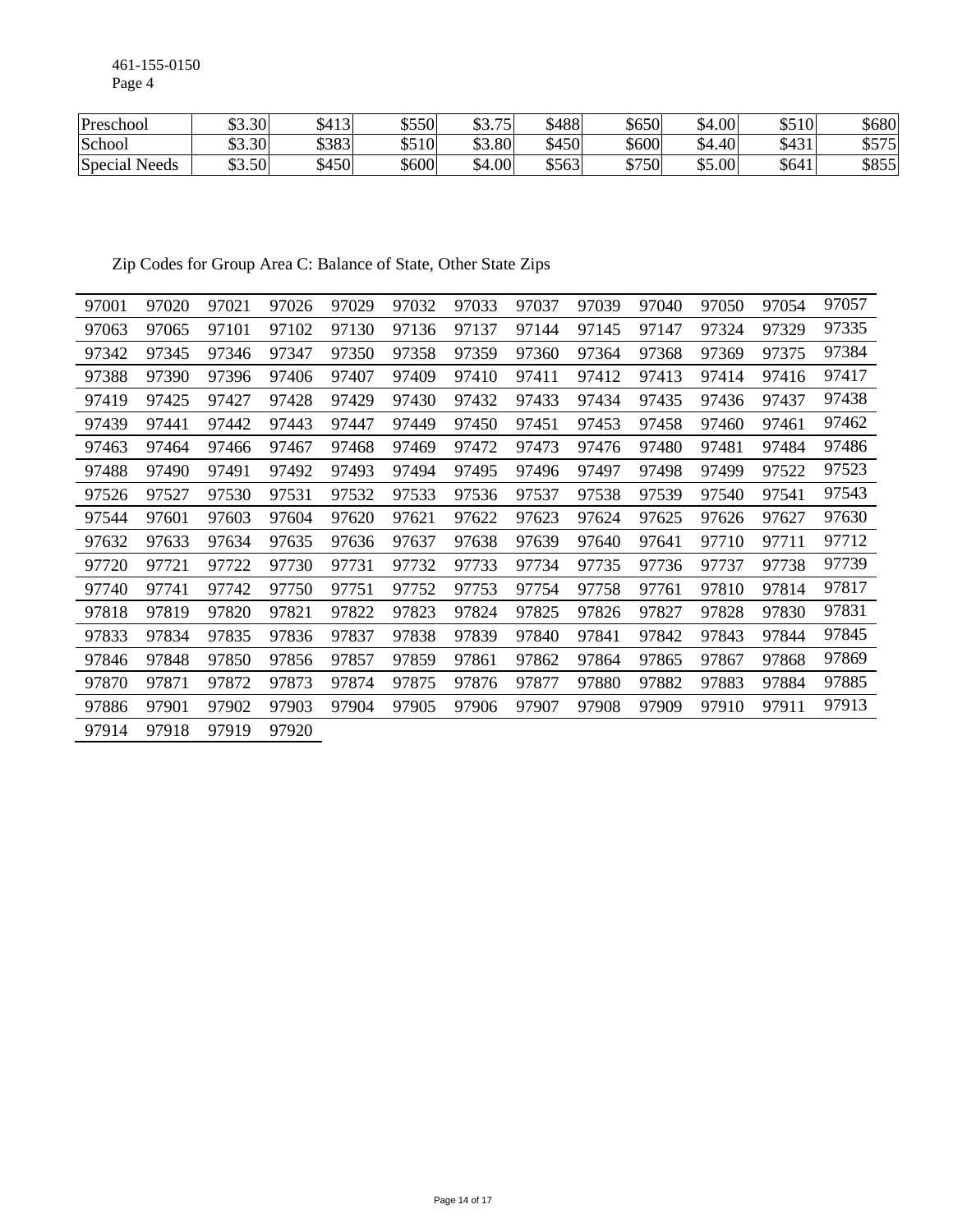## AMEND: 461-155-0151

REPEAL: Temporary 461-155-0151 from SSP 80-2021

NOTICE FILED DATE: 12/06/2021

RULE SUMMARY: OAR 461-155-0151 is being changed to double the amount a provider may receive if a child is eligible for the High Special Needs rate.

CHANGES TO RULE:

461-155-0151 High Special Needs; Child Care ¶

(1) The payment authorized by OAR 461-155-0150(11) is calculated by adding the applicable special need payment authorized by section (4) of that rule to the additional amount determined by this rule.¶ (2) The additional amount determined by this rule is allowed in consideration of the additional cost to a child care provider for the additional care and supervision required because of a child's physical, mental or behavioral condition. To determine the additional amount, a factor ranging from 0 to 2, determined by this rule is multiplied by:¶

(a)  $$2,55.00$  for a payment calculated on an hourly basis; or  $\P$ 

(b) \$8420 for a payment calculated on a monthly basis.¶

(3) The factor used to make the calculation described in section (2) of this rule is determined by first establishing a score for each category listed in section (5) of this rule. The score is established by multiplying a rating and the weight for each category. The weight is given in section (5). The rating is determined as follows:¶ (a) The child's need for care and supervision is assessed and is compared with the needs of other children of the same age, and a rating is determined for each category. The rating is a whole number from zero to ten.¶ (b) Benchmark scores are given in section (5) of this rule for each category using several descriptions of need. The child's level is matched with the benchmark descriptions, and a rating is assigned based on a comparison of the child's needs and the benchmark descriptions. If a child's level of need falls between - or is described in part by two benchmarks in the rule, an appropriate intermediate rating is assigned based on the benchmarks scores.¶ (4) After a score is determined for each category, the scores are added. The sum of the scores is changed to 100 if it is less than 110 and is reduced to 300 if it exceeds 300. The adjusted score is decreased by 100, and the remainder is divided by 100. The result is the factor used in section (2) of this rule.¶

(5) The categories, their weights, and standards for their ratings are as follows:¶

(a) Level of medical care - weight is 7:¶

(A) Child requires on-site medical attention by a licensed medical or mental health professional and the child care provider must have specialized training related to the child's medical or mental health needs - rating of 10.¶ (B) The provider must have specialized training related to the child's medical or mental health needs and consults frequently with a medical or mental health professional - rating of 8.¶

(C) Child requires medical attention by a caregiver who has received some specialized training related to the child's medical or mental health needs - rating of 4.¶

(D) Child requires medical attention or monitoring by a caregiver who has received special instructions from the parent or a service provider related to the child's medical or mental health needs - rating of 1.¶

(E) Child's needs can be met by staff with general knowledge - rating of zero.¶

(b) Self-sufficiency with daily tasks - weight is 5:¶

(A) Child requires total assistance with eating or toileting, such as requiring tube feedings or with special toileting needs, such as ostomy care - rating of 10.¶

(B) Child requires considerable assistance in eating or toileting - rating of 5.¶

(C) Child requires only minor assistance with eating or toileting - rating of 1.¶

(D) Child can take care of daily tasks with very little assistance - rating of zero.¶

(c) Mobility - weight is 5:¶

(A) Child is unable to help with positioning or movement, needs frequent repositioning, and the child is difficult to move - rating of 10.¶

(B) Child can help with transfers, pivoting and position - rating of 5.¶

(C) Child is able to move independently with minor support - rating of 1.¶

(D) Child's mobility is similar to other children of the same age - rating of zero.¶

(d) Communication skills - weight is 6:¶

(A) Child is unable to communicate needs and wants, and is unable to use alternative communication methods rating of 10.¶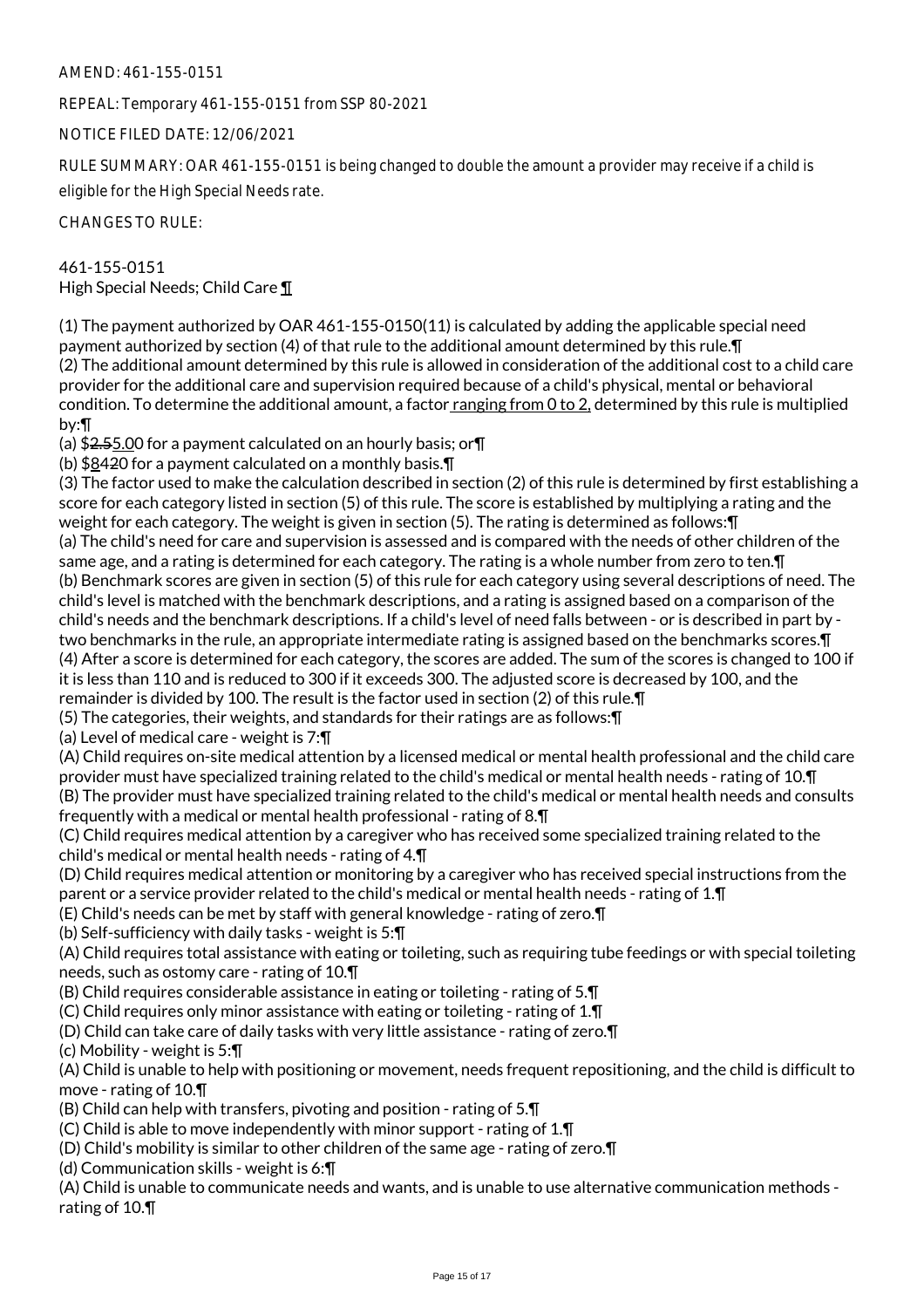(B) Child relies entirely upon alternative methods such as sign language, picture boards, gestures, or facial expressions, to communicate the child's needs or to understand requests made of the child - rating of 8.¶ (C) Child has limited verbal skills. The child may require one-on-one communication to gain the child's attention, simplify instructions, or to understand the child's speech or gestures. Child may use alternative methods, mentioned in paragraph (B) of this sub-section, as a supplement to verbal skills - rating of 4.¶

(D) Child's communication skills are roughly similar to other children of the same age - rating of zero.¶ (e) Need for monitoring and intervention - weight is 11:¶

(A) The child must remain within the child care provider's direct view at all times and needs frequent intervention to prevent harm to self or other children - rating of 10.¶

(B) The child must remain within the provider's direct view at all times but does not need frequent intervention rating of 7.¶

(C) Child has behaviors that frequently require adult intervention but are not a threat to the child's or other children's safety - rating of 4.¶

(D) Child needs assistance to initiate, respond to, or engage in peer interactions that are safe, positive, and appropriate - rating of 2.¶

(E) Child needs some assistance but generally does well if the assistance is provided - rating of zero.¶ (f) Cognition and comprehension - weight is 7:¶

(A) Child is unable to recognize danger, is unable to follow instructions without one-on-one assistance, and has difficulty processing basic sensory information about the environment. This does not include vision or hearing as the primary difficulty - rating of 10.¶

(B) Child needs to be given one instruction at a time and may need reminders of what was asked in order to complete instruction - rating of 5.¶

(C) Child is able to understand and solve problems with some special attention - rating of zero.¶

(g) Other special considerations - weight is 5. There are other considerations relating to the level of supervision required for the child that are not included in the above categories. A rating is determined based on how much more supervision the child needs - because of the other consideration - than other children of the same age. Statutory/Other Authority: ORS 411.060

Statutes/Other Implemented: ORS 411.060